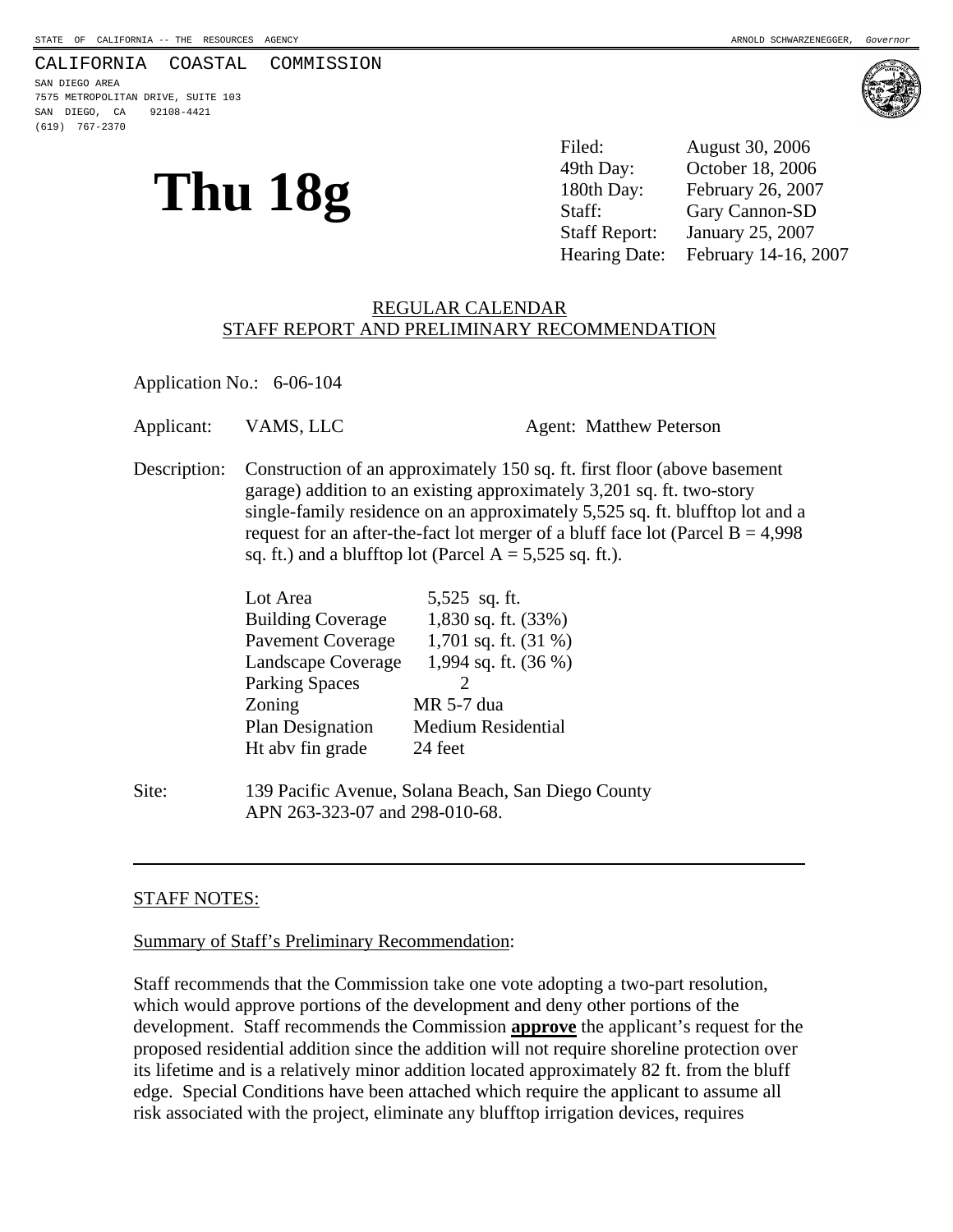Commission review of all future development on the site and requires submission of a thorough alternatives analysis with any future application request for shoreline protection.

Staff recommends that the Commission **deny** the applicant's request for after-the-fact merger of the bluff face lot with the blufftop lot since the bluff face lot is an unpermitted lot for which the applicant has not requested approval and because creation of the bluff face lot and subsequent conveyance of the lot to private ownership raises serious Coastal Act concerns regarding public access, recreation, and protection of natural landforms. The City of Solana Beach quitclaimed the publicly owned portion of the bluff face to the blufftop homeowner in 1988 without obtaining a required coastal development permit. Without the lot merger of the two lots, the existing home and the proposed addition, will exceed the floor area ratio requirements of the City's zoning code. However, even though the addition will result in the home exceeding City floor area ratio requirements, as conditioned, the proposed addition does not result in any adverse impacts on costal resources and is consistent with Chapter 3 Policies of the Coastal Act

Standard of Review: Chapter 3 policies of the Coastal Act

Substantive File Documents: City of Solana Beach General Plan and Zoning Ordinance; "Preliminary Geotechnical Investigation" by Coast Geotechnical, August 18, 2006; Certificate of Compliance Adjustment Plat No. 05-01; CDP #6- 88-448/Peto, 6-5-130/O'Neal/City of Solana Beach.

\_\_\_\_\_\_\_\_\_\_\_\_\_\_\_\_\_\_\_\_\_\_\_\_\_\_\_\_\_\_\_\_\_\_\_\_\_\_\_\_\_\_\_\_\_\_\_\_\_\_\_\_\_\_\_\_\_\_\_\_\_\_\_\_\_\_\_\_\_\_\_\_

# I. PRELIMINARY STAFF RECOMMENDATION:

The staff recommends that the Commission adopt the following two-part resolution. The motion passes only by an affirmative vote of a majority of the Commissioners present.

**MOTION:** *I move that the Commission adopt the staff recommendation to approve in part and deny in part Coastal Development Permit No. 6-06-104, with the approval subject to the conditions recommended by staff, by adopting the two-part resolution set forth in the staff report.*

#### **RESOLUTION:**

 $\overline{a}$ 

#### **Part 1: Approval with Conditions of a Portion of the Development**

The Commission hereby **GRANTS, as conditioned,** a coastal development permit for the portion of the project consisting of the addition of approximately 150 sq. ft. first floor addition and other interior improvements to an existing approximately 3,201 sq. ft. twostory single-family residence and adopts the findings set forth below on grounds that the development as conditioned will be in conformity with the policies of Chapter 3 of the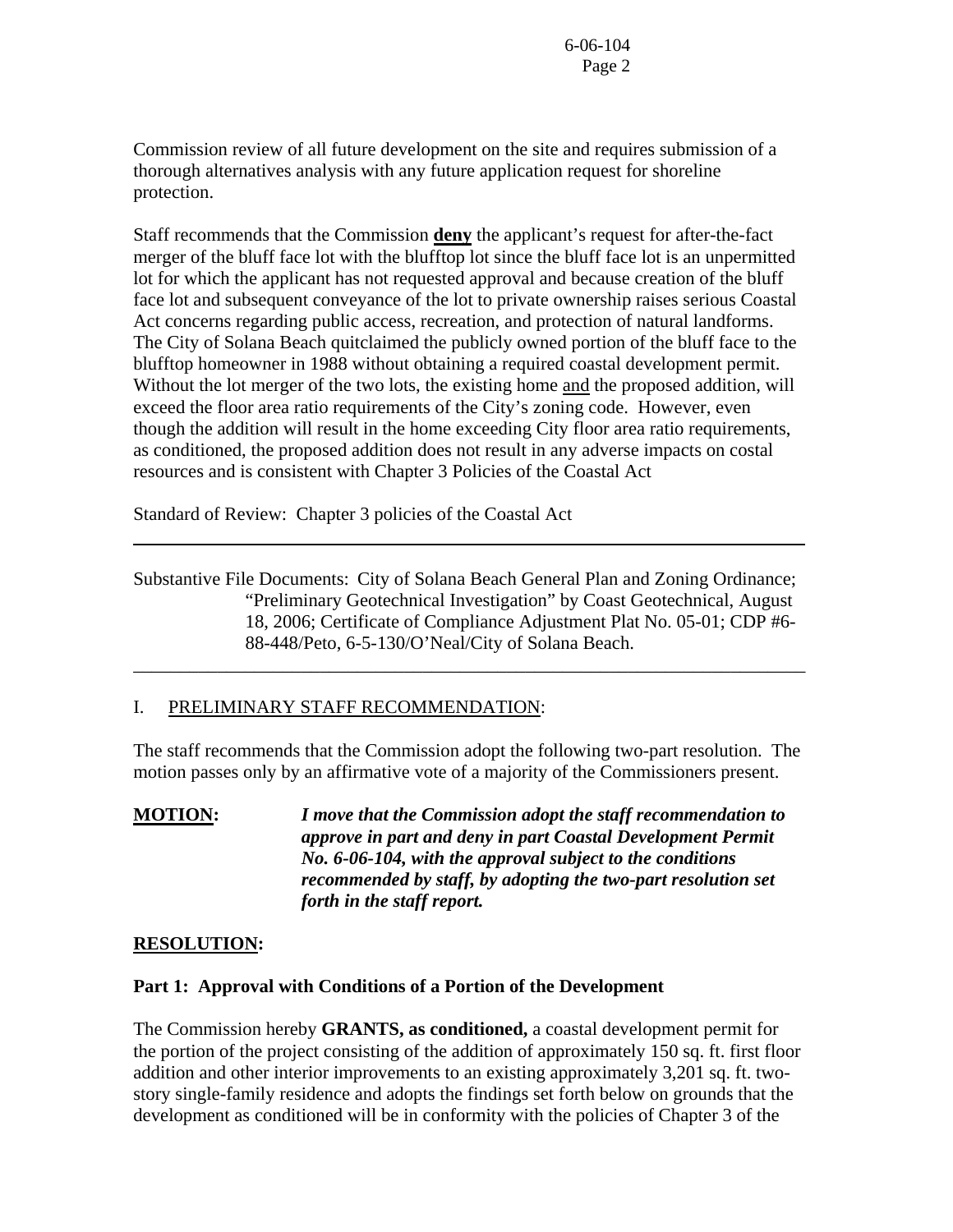Coastal Act, will not prejudice the ability of the local government having jurisdiction over the area to prepare a Local Coastal Program conforming to the provisions of Chapter 3, and will not have any significant adverse effects on the environment within the meaning of the California Environmental Quality Act.

### **Part 2: Denial of the Remainder of the Development**

The Commission hereby **DENIES** a coastal development permit for the after-the-fact lot merger of the bluff face lot (Parcel B) and the blufftop lot (Parcel A) and adopts the findings set forth below, on the grounds that the development will not be in conformity with the provisions of Chapter 3 of the California Coastal Act of 1976, would prejudice the ability of the local government having jurisdiction of the area to prepare a Local Coastal Program conforming to the provisions of Chapter 3 of the Coastal Act, and would result in significant adverse effects on the environment within the meaning of the California Environmental Quality Act.

#### II. Standard Conditions.

See attached page.

#### III. Special Conditions.

The permit is subject to the following conditions:

 1. Revised Final Plans. **PRIOR TO ISSUANCE OF THE COASTAL DEVELOPMENT PERMIT**, the applicant shall submit to the Executive Director for review and written approval final site and building plans that have been approved by the City of Solana Beach and that substantially conform with the plans by Gregory J. Castle Architect, Inc. dated 8/8/06, but revised to include the following:

- a. Any existing permanent irrigation system located on the bluff top site shall be removed or capped and no new permanent irrigation system shall be installed.
- b. The existing residence and accessory improvements (i.e., decks, patios, walls, etc.) located on the site shall be detailed and drawn to scale on a surveyed site plan that is tied into stable monuments.

The permittee shall undertake the development in accordance with the approved plans. Any proposed changes to the approved plans shall be reported to the Executive Director. No changes to the plans shall occur without a Coastal Commission approved amendment to this coastal development permit unless the Executive Director determines that no amendment is legally required.

2.Assumption of Risk, Waiver of Liability and Indemnity Agreement. By acceptance of this permit, the applicant acknowledges and agrees (i) that the site may be subject to hazards from bluff collapse and erosion; (ii) to assume the risks to the applicant and the property that is the subject of this permit of injury and damage from such hazards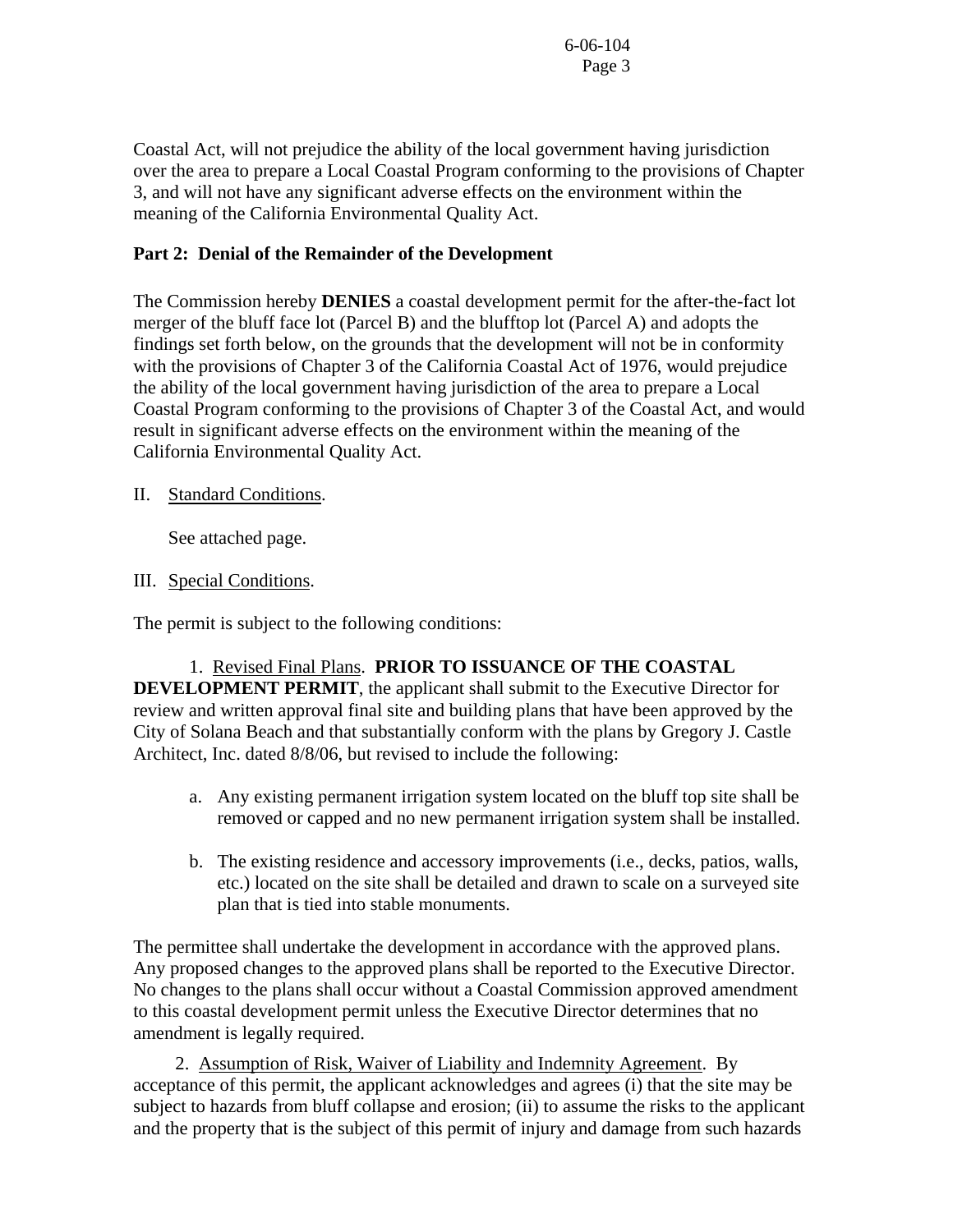in connection with this permitted development; (iii) to unconditionally waive any claim of damage or liability against the Commission, its officers, agents, and employees for injury or damage from such hazards; and (iv) to indemnify and hold harmless the Commission, its officers, agents, and employees with respect to the Commission's approval of the project against any and all liability, claims, demands, damages, costs (including costs and fees incurred in defense of such claims), expenses, and amounts paid in settlement arising from any injury or damage due to such hazards.

 3. Future Response to Erosion. If in the future the permittee seeks a coastal development permit to construct bluff or shoreline protective devices, the permittee shall include in the permit application information concerning alternatives to the proposed bluff or shoreline protection that will eliminate impacts to scenic visual resources, public access and recreation and shoreline processes. Alternatives shall include but not be limited to: relocation of portions of the principle structures that are threatened, structural underpinning, and other remedial measures capable of protecting the principal structures and providing reasonable use of the property, without constructing bluff or shoreline stabilization devices. The information concerning these alternatives must be sufficiently detailed to enable the Coastal Commission or the applicable certified local government to evaluate the feasibility of each alternative, and whether each alternative is capable of protecting existing structures that are in danger from erosion. No shoreline protective devices shall be constructed in order to protect ancillary improvements (patios, decks, fences, landscaping, etc.) located between the principal residential structures and the ocean.

 4. Future Development. This permit is only for the development described in coastal development permit No. 6-06-104. Pursuant to Title 14 California Code of Regulations Section 13250(b)(6), the exemptions otherwise provided in Public Resources Code Section 30610(a) shall not apply. Accordingly, any future improvements to the existing single family residence other than those authorized by coastal development permit No. 6-06-104, including but not limited to repair and maintenance identified as requiring a permit in Public Resources Code section 30610(d) and Title 14 California Code of Regulations section 13252(a)-(b), shall require an amendment to permit No. 6- 06-104 from the California Coastal Commission or shall require an additional coastal development permit from the California Coastal Commission or from the applicable certified local government.

#### 5. Deed Restriction. **PRIOR TO ISSUANCE OF THIS COASTAL**

**DEVELOPMENT PERMIT**, the applicant for this permit shall submit to the Executive Director for review and approval documentation demonstrating that the applicant has executed and recorded against the parcel(s) governed by this permit a deed restriction, in a form and content acceptable to the Executive Director: (1) indicating that, pursuant to this permit, the California Coastal Commission has authorized development on the subject property, subject to terms and conditions that restrict the use and enjoyment of that property; and (2) imposing the Special Conditions of this permit, as covenants, conditions and restrictions on the use and enjoyment of the Property. The deed restriction shall include a legal description of the entire parcel or parcels governed by this permit.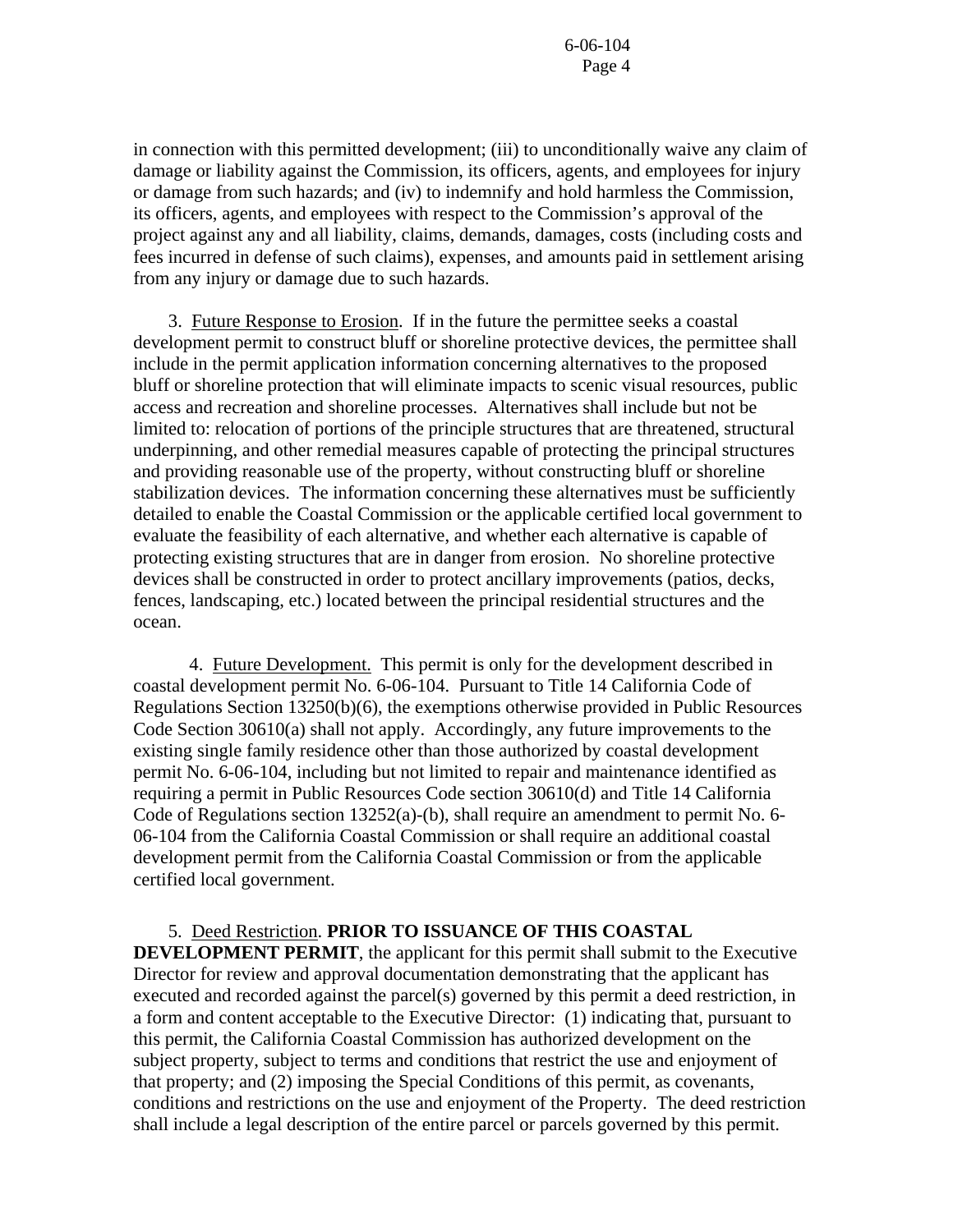The deed restriction shall also indicate that, in the event of an extinguishment or termination of the deed restriction for any reason, the terms and conditions of this permit shall continue to restrict the use and enjoyment of the subject property so long as either this permit or the development it authorizes, or any part, modification, or amendment thereof, remains in existence on or with respect to the subject property

#### IV. Findings and Declarations.

The Commission finds and declares as follows:

 1. Detailed Project Description. The proposed development involves a request to construct an approximately 150 sq. ft. first floor addition on top of an existing approximately 429 sq. ft. basement garage that is attached to an approximately 3,201 sq. ft. two-story single-family residence. The existing residence is located as close as 40 ft. from the edge of the bluff and the proposed addition will be located approximately 82 ft. from the bluff edge. In addition to the 150 sq. ft. addition, the applicant is proposing a number of interior improvements such as removal of a fireplace, removal of several interior non-bearing walls, construction of new roof overhangs and installation of new windows and doors. The applicant is also requesting an after-the-fact lot merger of an approximately 4,998 bluff face lot with the subject approximately 5,525 sq. ft. blufftop lot in order to create an approximately 10,523 sq. ft. lot. The lot merger was approved by the City in 2006 and has already been recorded by the applicant without first obtaining the required coastal development permit. The bluff face lot was quitclaimed to the blufftop property owner in 1988 as part of the local government approval for the construction of the existing residence.

The existing residence was constructed in approximately 1989 pursuant to Coastal Development Permit #6-88-448 (Peto) which authorized the construction of an approximately 3,800 sq. ft. three-story, single-family residence (including garage) on an approximately 5,500 sq. ft. blufftop lot. In addition, the approval required the applicant to place a small section of the bluff face that was owned by the applicant within an open space deed restricted area to prohibit future development. The coastal development permit application for the home did not include a request for the bluff face to be quitclaimed to the blufftop property owner and the subsequent coastal permit did not authorize the quitclaim of the bluff face to the blufftop property owner. The bluff face lot was "carved-out" of a larger City owned lot that included the beach below the bluff and the bluff face to the south and north of the subject site. However, the creation of this bluff face lot did not subsequently receive a required coastal development permit and is, therefore, unpermitted.

The proposed development is located on a blufftop lot adjacent to the north side Fletcher Cove Beach Park, the City of Solana Beach's primary beach access location. The City of Solana Beach has not yet prepared a Local Coastal Plan, therefore, Chapter 3 of the Coastal Act is the standard of review.

# V. **APPROVAL FINDINGS AND DECLARATIONS**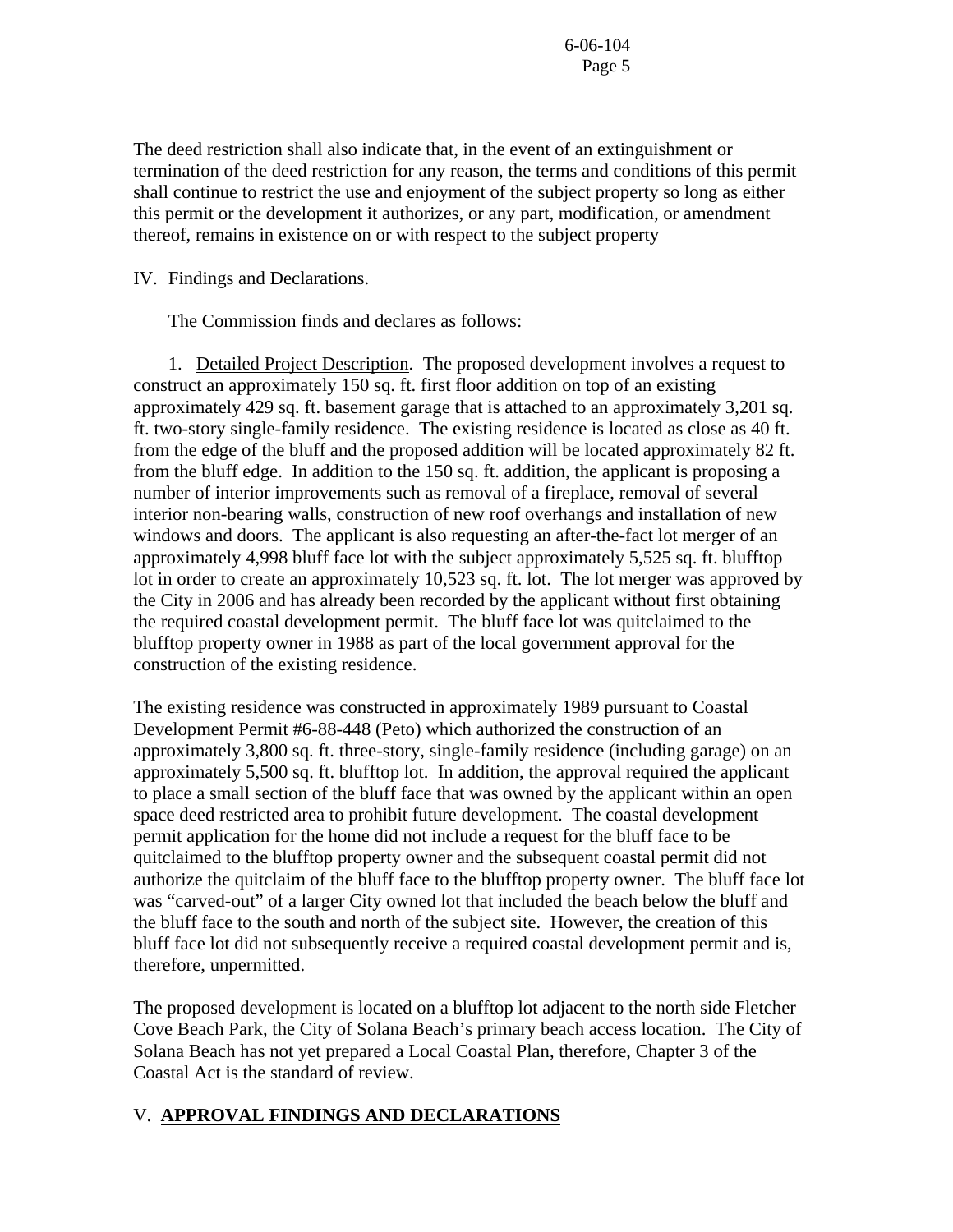The findings in this section apply only to that portion of the development that is described in Part 1 of the Commission's resolution on this permit application, which portion is being conditionally approved.

 1. Geologic Stability/Blufftop Development. The following Coastal Act Policies are applicable to the subject development:

#### **Section 30253**

New development shall:

 (1) Minimize risks to life and property in areas of high geologic, flood, and fire hazard.

 (2) Assure stability and structural integrity, and neither create nor contribute significantly to erosion, geologic instability, or destruction of the site or surrounding area or in any way require the construction of protective devices that would substantially alter natural landforms along bluffs and cliffs.

# **Section 30235**

Revetments, breakwaters, groins, harbor channels, seawalls, cliff retaining walls, and other such construction that alters natural shoreline processes shall be permitted when required to serve coastal-dependent uses or to protect existing structures or public beaches in danger from erosion, and when designed to eliminate or mitigate adverse impacts on local shoreline sand supply. Existing marine structures causing water stagnation contributing to pollution problems and fish kills should be phased out or upgraded where feasible.

 A. Blufftop Stability. The proposed development involves an approximately 150 sq. ft. first floor addition to the landward side of an existing approximately 3,201 sq. ft. two-story single-family residence on an approximately 5,525 sq. ft. blufftop. The existing home was constructed in approximately 1989 and is located as close as 40 ft. from an approximately 82 ft. high coastal bluff that is devoid of shoreline protective devices. The shoreline below the development site is a highly used recreation area used by the public for a variety of ocean and beach activities. In addition, Fletcher Cove Beach Park is located immediately south of the subject site and is the City's primary beach access point.

New development on the blufftop, whether it is a new residence or an addition to an existing residence, must be consistent with Section 30253 of the Coastal Act which requires the new development remain stable and not require a seawall or other shoreline protective device throughout its useful life. To make these findings for blufftop residences or residential additions in Solana Beach and Encinitas, the Commission has required that such developments be setback a "safe" distance from the bluff edge. In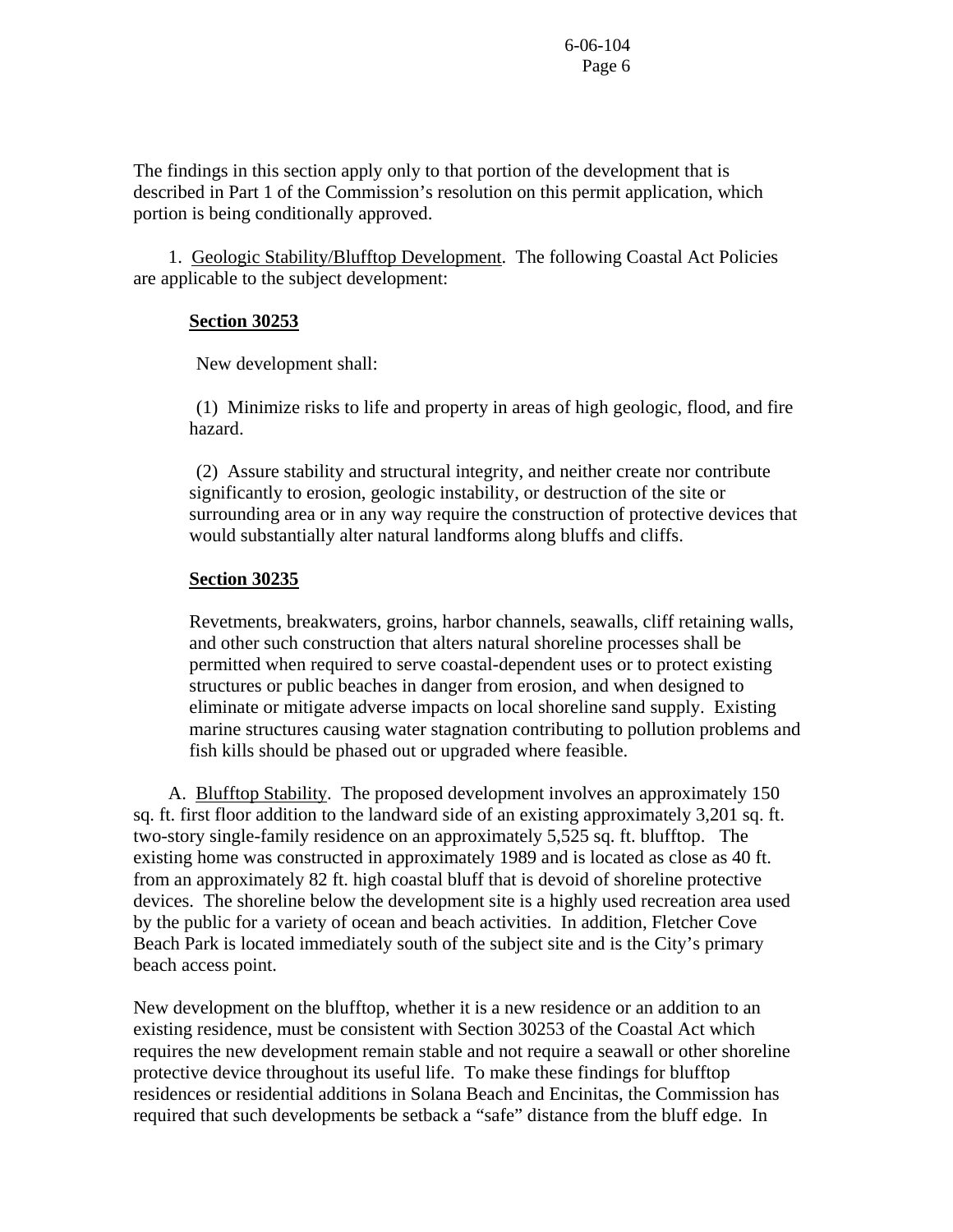previous permit actions, the Commission has required that new development observe a minimum setback of 40 feet from the top of the bluff that is supported by site specific geotechnical report documenting that the residence or residential additional will be sited at a safe location such that over its lifetime it will not require the construction of shoreline protection. However, because of the unstable nature of the bluffs along the Solana Beach shoreline it is likely setbacks in excess of 40 ft. will be required.

Because of the natural process of continual bluff retreat, coastal bluffs in this area are considered a hazard area and have threatened many blufftop homes. In October 2000, the Commission approved an approximately 50 ft.-long, 40 ft. in depth, 17 ft.-high seacave fill below the property located immediately north of the subject site (CDP #6-00- 66/Pierce, Monroe). In October 1999, the Commission approved the fill of an approximately 400 ft. long section of seacave/undercut areas located 3 lots north of the subject site (CDP #6-99-103/Solana Beach Coastal Preservation Assoc.). In addition, immediately north of the seacave/undercut fills, the Commission approved the construction of an approximately 352 ft. long seawall, 35 ft. long seawall (CDP #6-99- 100/Colton, et al.). Since then other seawalls have been approved north of the 352 ft. long seawall such that the bluffs commencing north of the subject site are fortified with shoreline protective devices for a distance of approximately 622 ft. (CDP #6-00-36/Corn, Scism; 6-00-138/Kinzel, Greenberg; and 6-02-002/Gregg, Santina). In addition, numerous shoreline protective devices have been approved to protect the condominiums that lie at the top of the bluffs approximately 300 ft. south of the subject site (Ref. 6-05- 72/Las Brisas and 6-03-33/Surfsong). In addition, although it is not currently threatened, it is likely the existing residence on the subject site will require shoreline protection over the next 75 years, based on the information provided in the applicant's geotechnical report (Ref. "Preliminary Geotechnical Investigation" by Coast Geotechnical, August 18, 2006).

One of the reasons the bluffs along the Solana Beach shoreline are considered particularly hazardous and susceptible to failure involves the presence of a clean sand layer within the bluffs. This clean sands layer has previously been identified in geotechnical reports submitted in conjunction with seawall, seacave and notch infill projects along the City's shoreline both north and south of the subject site (ref. CDP Nos. 6-99-100/Presnell, et. al, 6-99-103/ Coastal Preservation Association, 6-00-66/Pierce, Monroe and 6-02-84/Scism, 6-00-9/Del Mar Beach Club, 6-00-138/Kinzel, Greenberg, 6- 02-2/Gregg, Santina and 6-03-33/Surfsong). In addition, while not currently exposed on the subject bluff face, the clean sands layer has become exposed on the lot to the immediate south below the Fletcher Cove Park community center.

According to the Commission's staff geologist, the typical mechanism of sea cliff retreat along the Solana Beach shoreline involves the slow abrasion and undercutting of the Torrey Sandstone bedrock, which forms the sea cliff at the base of the bluffs, from wave action which becomes more pronounced in periods of storms, high surf and high tides. Other contributing factors to sea cliff retreat include fracturing, jointing, sea cave and overhang collapse and the lack of sand along the shoreline. When the lower sea cliff is undercut sufficiently, it commonly fails in blocks. The weaker terrace deposits are then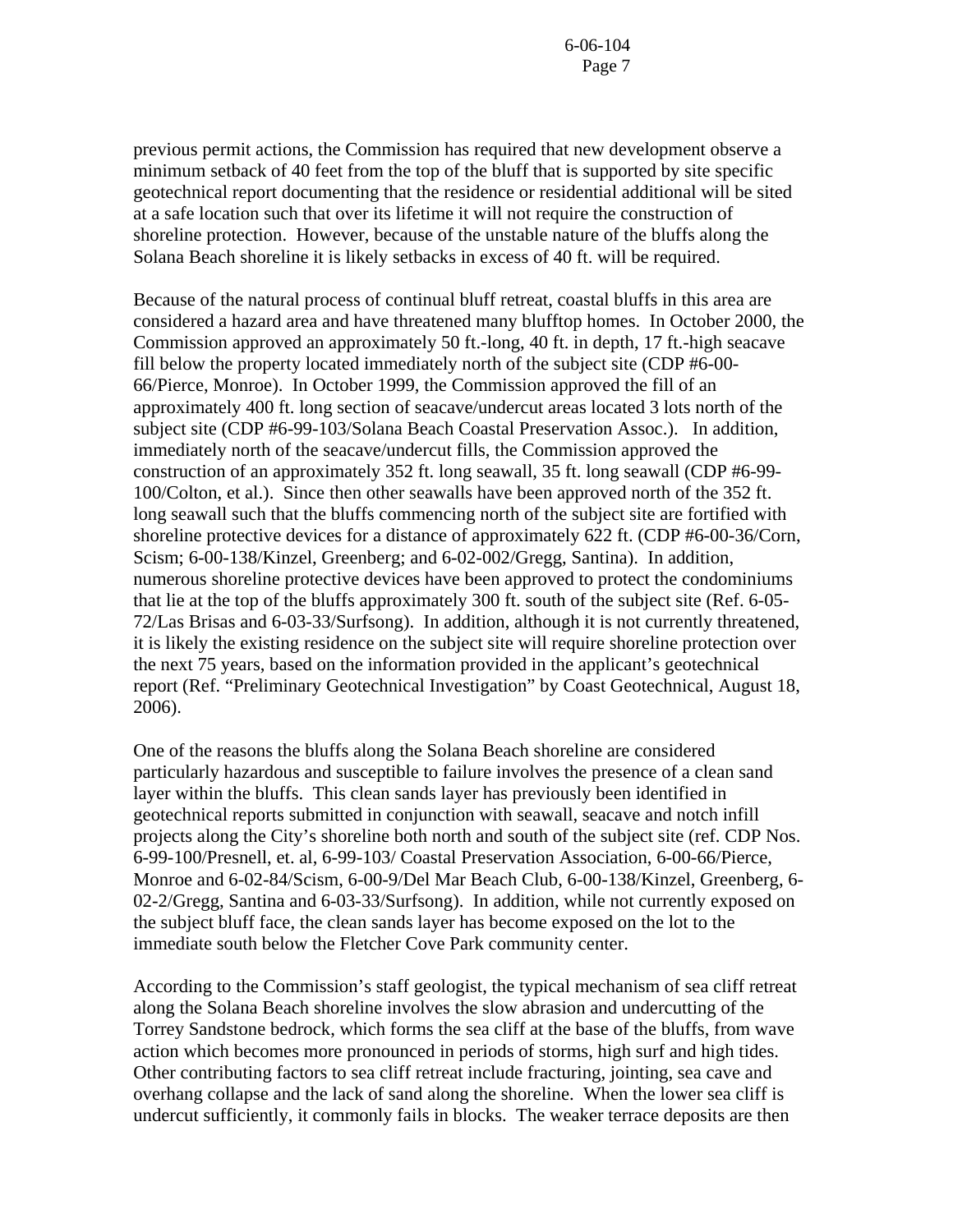unsupported, resulting in the collapse of the terrace deposits through circular failures. Such paired, episodic failures eventually result in a reduction in the steepness of the upper bluff, and the landward retreat of the bluff edge. Such retreat may threaten structures at the top of the slope. When failures of the upper bluff have sufficiently reduced the overall gradient of the upper bluff, a period of relative stability ensues, which persists until the lower bluff becomes sufficiently undercut to initiate a block failure once more, triggering a repetition of the entire process. The mechanism of bluff retreat that occurs in conjunction with the exposure of the clean sand layer is somewhat different than the paired, episodic failure model described above. Because of the cohesionless character of the clean sands, once they are exposed they continue to slump on an ongoing basis as a result of very small triggers such as traffic vibrations or wind erosion.

The applicant has submitted a geotechnical report for the subject site relating to a proposed addition that includes a site-specific quantitative slope stability analyses and an estimation of the long-term erosion rate for the area. The analysis has taken into account the exposed clean sands layer on the bluff. The slope stability analysis measures the likelihood of a landslide at the subject site. According to the applicant's geotechnical report, a minimum factor of safety of 1.5 (the industry standard) against a landslide is approximately 25 ft. landward of the edge of the bluff on the southerly portion of the lot and approximately 53 landward of the edge of the bluff on the northerly portion of the lot. (The factor of safety is an indicator of slope stability where a value of 1.5 is the industry-standard value for new development. In theory, failure should occur when the factor of safety drops to 1.0, and no slope should have a factor of safety less than 1.0.) This implies that the proposed addition which is setback approximately 82 ft. from the southerly bluff edge and approximately 104 ft. from the northerly bluff edge will be safe from erosion over 75 years. However, in addition to the landslide potential, the bluff will be subject to long-term erosion and retreat and the geologic setback will need to be based on an accurate estimate of this retreat rate as well.

The applicant's geotechnical report estimates a long-term erosion rate for the area at approximately .27 per year. This translates into approximately 20 ft. over 75 years. However, based on a review of this report by the Commission's technical services division, the estimate is not based on site-specific information. In the absence of sitespecific data, regional data from the literature may be substituted. The current state-ofthe-art for establishing bluff retreat rates in this area is a FEMA-funded study done as part of a nationwide assessment of coastal erosion hazards. Data presented in Benumof and Griggs (1999), indicate that the long-term bluff retreat in the general area is from 0.15 to 0.49 feet per year. To allow for accelerated average bluff retreat rates in the future, which are a likely result of any acceleration in the rate of sea level rise, it is appropriate to establish the setback for new development on the basis of the larger value (0.49 ft/yr). Given an estimated 75-year design life, about 37 feet of erosion might be expected to occur at the subject site based on this historic long-term erosion rate. Based on the combination of slope stability analyses that estimates a minimum factor of safety of 1.5 at 25 ft. along the southern portion of the lot and approximately 53 ft. from the northern section of the bluff edge and the estimated erosion rate of .49 ft. per year, the Commission would typically require that any new development at the subject site be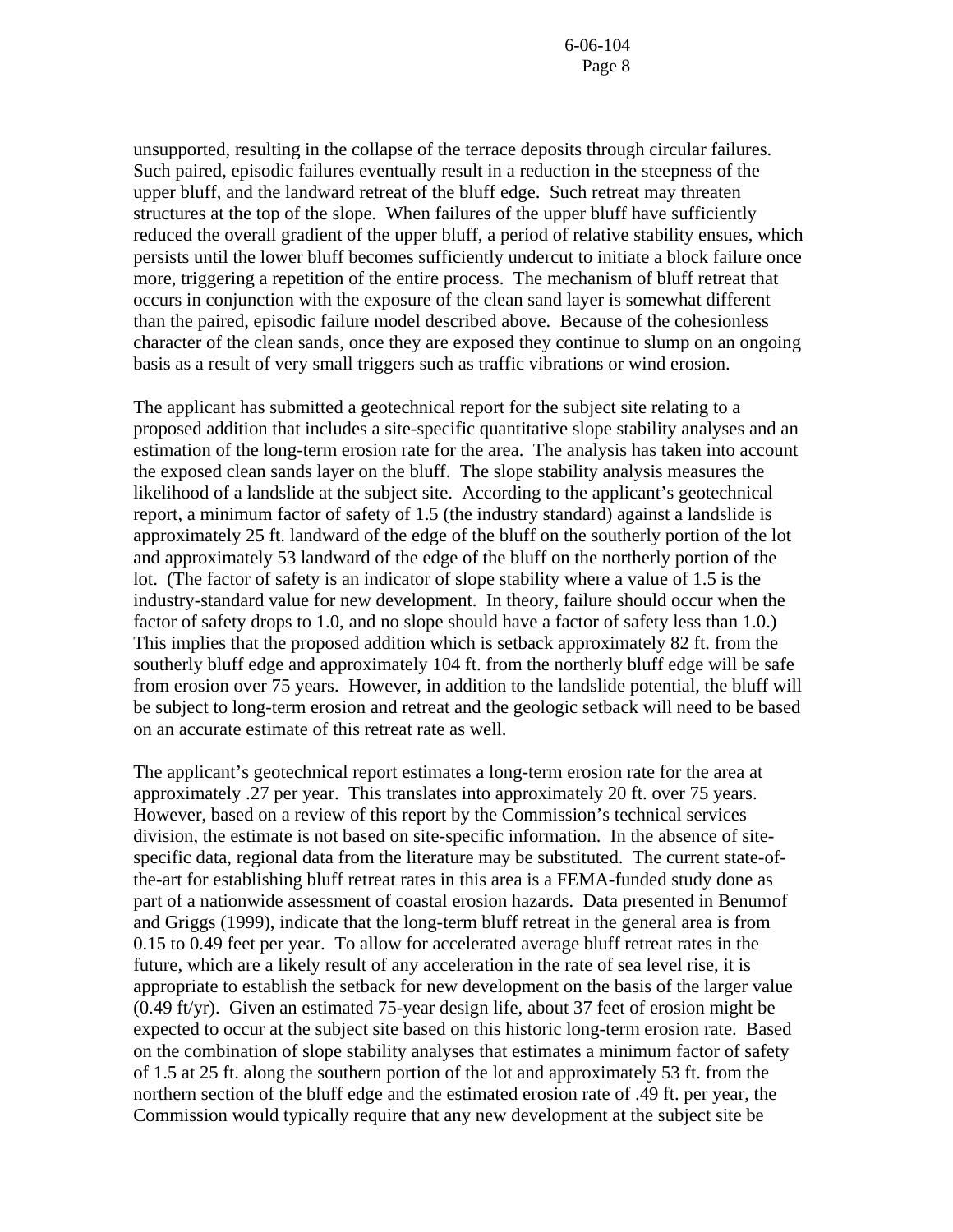located a minimum of approximately 62 ft. landward of the southerly bluff edge and approximately 90 ft. landward of the northerly bluff edge. In addition, the Commission has in the past also required an additional 10 ft. buffer to allow for surficial slumping and to allow for uncertainties in the analysis. In this case, it would translate into a setback of 72 ft. from the southerly bluff edge and approximately 100 ft. from the northerly bluff edge. In this case, the proposed addition will be located approximately 82 from the southerly bluff edge and approximately 104 ft. from the northerly bluff edge. Therefore, based on the geotechnical information provided by the applicant and as revised to incorporate a more up-to-date erosion rate estimation, sufficient documentation has been provided to assure the proposed residential addition at 82 ft. from the bluff edge will not be threatened over its lifetime and will not require shoreline protection. Based on this, the proposed addition is consistent with the requirements of Section 30253 of the Coastal Act and will.

However, based on the applicant's slope stability analyses it appears that the existing home may be threatened by erosion over the next 75 years. In approving the existing residence in 1988, the Commission had been provided geotechnical information identifying that the residence would not be threatened over its lifetime if it were sited at least 40 ft. from the bluff edge. However, the existence of the clean sands layer within the bluffs was not known to the Commission or the applicant's geotechnical representatives at that time and since then more accurate long-term erosion rate data has been collected for the Solana Beach/Encinitas shoreline. Since shoreline protection may be required in the future to protect the existing residence, Special Condition #3 notifies the applicant that any future request for shoreline protective devices must include a thorough alternatives analyses to any proposed bluff or shoreline protection that will eliminate impacts to scenic visual resources, public access and recreation and shoreline processes. In addition, Special Condition #1b has been attached which requires the applicant identify on the final plans the location of the residence and all accessory improvements including, but not limited to, decks, patio and walls tied to monument markers. In the future, this information can be used to establish site specific erosion rates as well as to identify the location of all authorized development and those accessory improvements that do may not qualify for shoreline protection.

In addition, although the applicant asserts that the proposed development can be constructed safely despite ongoing erosion and the potential of landslide, the bluffs along the Solana Beach shoreline are known to be hazardous and unpredictable. Given that the applicant has chosen to construct a residential addition despite these risks, the applicant must assume the risks. Accordingly, Special Condition #2 requires the applicant to acknowledge the risks and indemnify the Commission against claims for damages that may occur as a result of its approval of this permit. In addition, Special Condition #5 requires the applicant to record a deed restriction imposing the conditions of this permit as covenants, conditions and restrictions on the use and enjoyment of the property.

 B. Retention of Structures in Hazardous Locations. The applicant proposes to add approximately 150 sq. ft. to the existing approximately 3,201 sq. ft. one-story singlefamily residence which is located as close as 40 ft. from the edge of the bluff. In addition, the applicant is proposing a number of internal improvements throughout the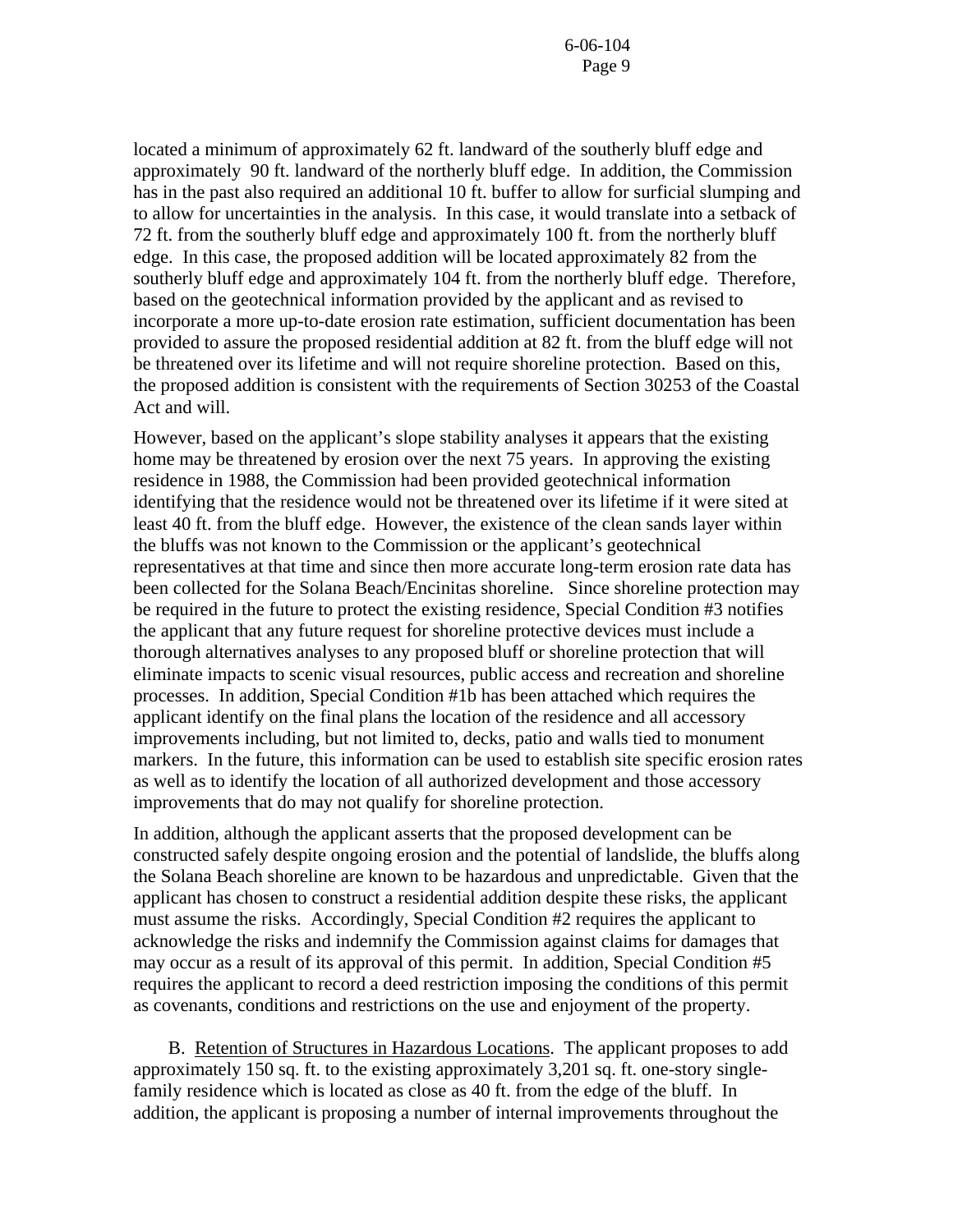existing residence that include the removal of a fireplace and several interior non-bearing walls, construction of new roof overhangs and installation of new windows and doors. The City's municipal code requires residential structures on blufftop lots be setback a minimum of 40 feet landward of the bluff edge unless an engineering geology report is prepared that certifies a setback of less than 40 feet (but not less than 25 feet) is adequate to assure the residence will be safe from erosion over an estimated 70 years. As identified above, the Commission has more recently found that the appropriate setback for new development must be based on site-specific geologic stability analysis such that a property owner, the City and the Commission can no longer assume a 40 ft. setback established in a zoning code is sufficient. In this case, that setback for new development may be as much as 100 ft. from the northerly bluff edge and up to 74 from the southerly bluff edge.

In the context of proposals to enlarge and reconstruct existing structures, the Commission has in some instances required such structures be brought into conformity with shoreline hazards policies of the Coastal Act or certified LCPs if the reconstruction results in essentially a new residence (Ref. A-6-LJS-99-160/Summit Resources). Also, in its recent action on the Malibu LCP, the Commission certified ordinances that identify when repair and maintenance or improvements to existing blufftop structures would not require the entire structure be brought into conformance with the certified standards for new development. These criteria include when there is no demolition and/or reconstruction that results in replacement of more than 50 percent of the existing structure, and when additions do not increase the size of the structure by more than 50 percent. In this instance, although much of the existing structure is in a location where the Commission could not now authorize new development due to the potential need for shoreline protection in the future, the proposed development does not result in a new home and the new addition to the existing structure is fairly minor in scope and meets the above stated criteria. The proposed development, therefore, does not warrant requiring the entire existing structure to be brought into conformity with Chapter 3 policies regarding shoreline development. However, to assure that future improvements to the residence do not occur without review by the Commission, Special Condition #4 requires that all future modifications that otherwise may be exempt from the need of a coastal permit must be reviewed and approved by the Commission as an amendment to the subject permit or as a new coastal development permit.

Therefore, based on the geotechnical information submitted by the applicant and concurred with by the Commission's technical services division, the proposed residential addition will likely be safe over its lifetime and so as to not require shoreline protection. In addition, the proposed addition and interior improvements are minor nature such that the existing residence does not need to be brought into conformity with shoreline hazards policies of the Coastal Act. As conditioned, the proposed development is consistent with Section 30253 and 30235 of the Coastal Act.

 2. Runoff/Water Quality. Section 30231 of the Coastal Act requires that the biological productivity of coastal waters be maintained by, among other means, controlling runoff: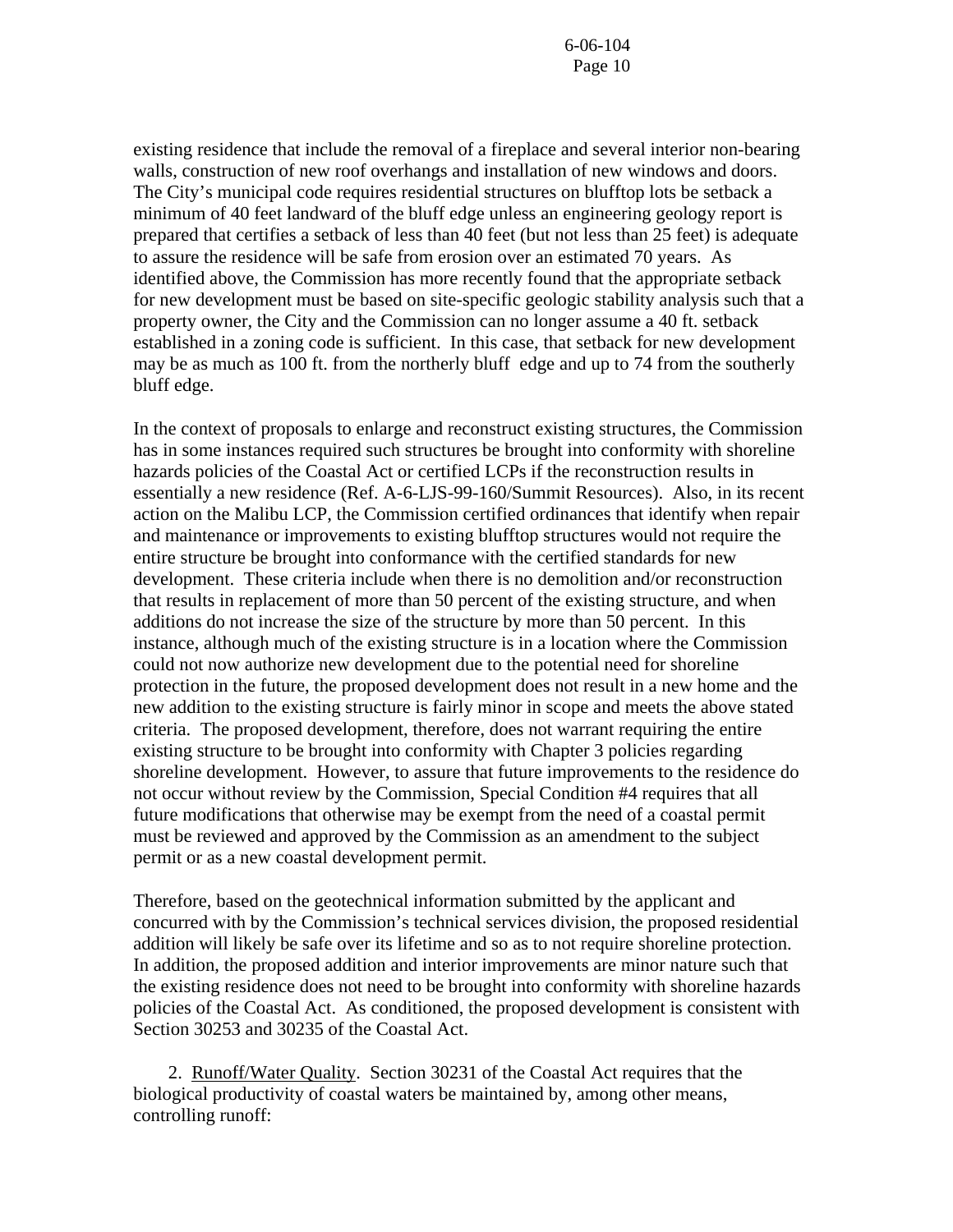The biological productivity and the quality of coastal waters, streams, wetlands, estuaries, and lakes appropriate to maintain optimum populations of marine organisms and for the protection of human health shall be maintained and, where feasible, restored through, among other means, minimizing adverse effects of waste water discharges and entrapment, controlling runoff, ....

The proposed development will be located at the top of the bluffs overlooking the Pacific Ocean. As such, drainage and run-off from the development could potentially affect water quality of coastal waters as well as adversely affect the stability of the bluffs. To reduce the risk associated with unattended running or broken irrigation systems, Special Condition #1 restricts the property owner from installing permanent irrigation devices and requires the removal or capping of any existing permanent irrigations systems. In addition, in order to protect coastal waters from the adverse effects of polluted runoff, the Commission has typically required that all runoff from impervious surfaces be directed through landscaping as filter mechanism prior to its discharge into the street. In this case, however, directing runoff into blufftop landscape areas could have an adverse effect on bluff stability by increasing the amount of ground water within the bluff material can lead to bluff failures. Therefore, in this case, reducing the potential for water to be retained on the site, will be more protective of coastal resources. In addition, no changes to the existing on-site landscaping is proposed with this application. The restriction on irrigation will minimize the amount of polluted runoff from the property to the extent feasible. Therefore, the Commission finds the proposed project consistent with Sections 30231 of the Coastal Act.

 3. Visual Resources. Section 30251 of the Coastal Act requires that the scenic and visual qualities of coastal areas be protected:

The scenic and visual qualities of coastal areas shall be considered and protected as a resource of public importance. Permitted development shall be sited and designed to protect views to and along the ocean and scenic coastal areas, to minimize the alteration of natural land forms, to be visually compatible with the character of surrounding areas, and, where feasible, to restore and enhance visual quality in visually degraded areas.

The subject development involves additions to an existing single-story blufftop residence. The proposed additions will occur on the landward side of the existing residence and the additions will not exceed the height of the existing structure. Although the existing development is visible from the beach below, the proposed additions will not likely be visible from the beach since views of the addition will be blocked by the existing residence. In addition, views across the site to the shoreline are not currently available. The proposed development does raise issues regarding the project's compliance with the City's floor-to-area ratio (FAR) requirements, but in this instance the FAR does not raise any Coastal Act concerns regarding visibility or compatibility with neighborhood character. Therefore, it is not anticipated that the proposed development will have any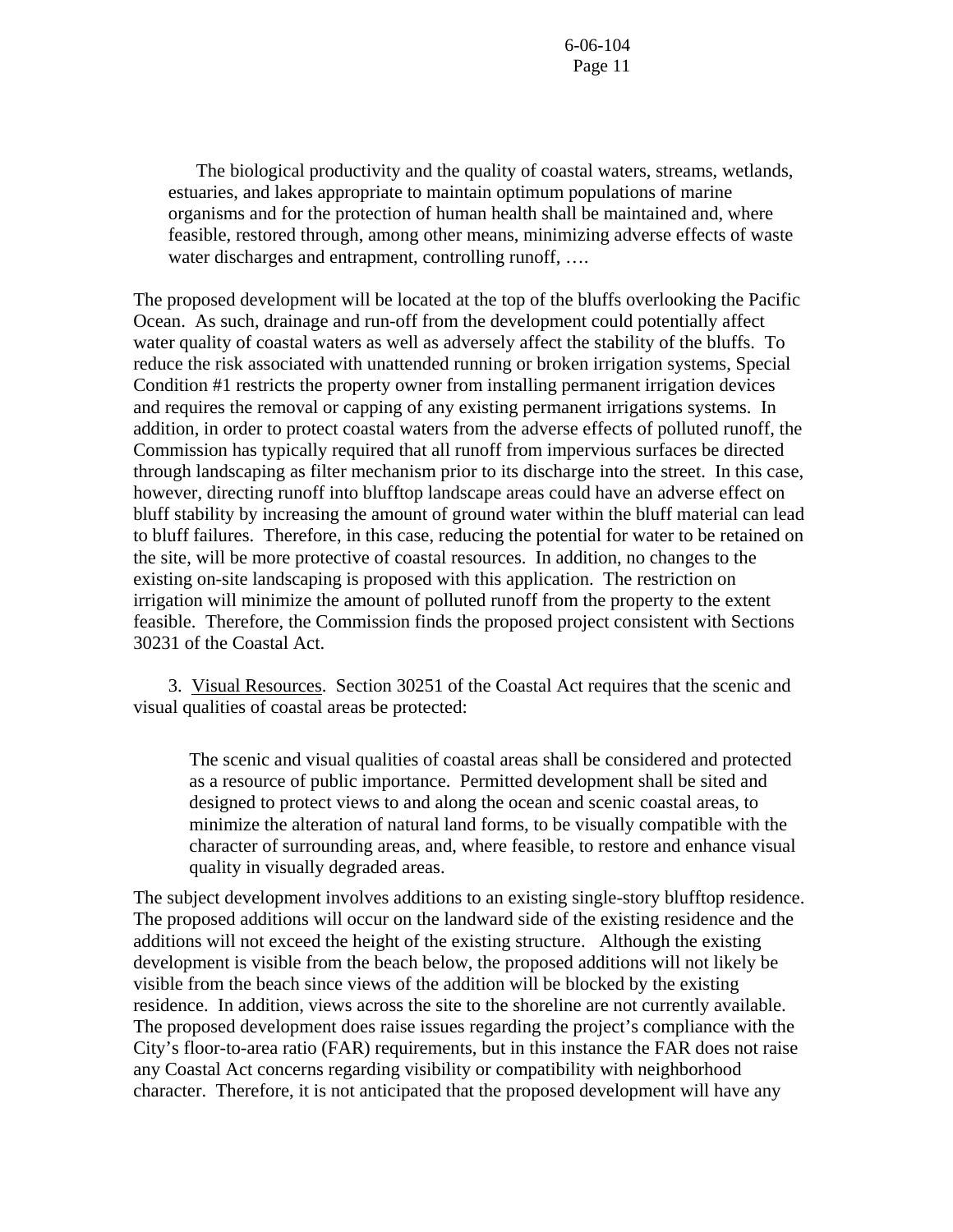adverse effect on scenic or visual resources such that the project is consistent with Section 30251 of the Coastal Act.

- 4. Public Access/Recreation. Section 30212 of the Coastal Act requires, in part:
	- (a) Public access from the nearest public roadway to the shoreline and along the coast shall be provided in new development projects except where:
	- (1) it is inconsistent with public safety, military security needs, or the protection of fragile coastal resources,
	- (2) adequate access exists nearby, or,  $\dots$

The subject site is located between the Pacific Ocean and the first public roadway, which in this case is Pacific Avenue. The project site is located within a developed singlefamily residential neighborhood. Adequate public access to the shoreline is currently available at Fletcher Cove Beach Park which is located less than 200 ft. south of the subject site. Therefore, vertical access through the site is not necessary nor warranted, given the fragile nature of the bluffs and the availability of public access nearby. As previously discussed, new development which would require the construction of shoreline protective devices over the lifetime of the development would be inconsistent with Section 30253 of the Coastal Act. Because shoreline protective devices such as seawalls are typically located on the public beach and adversely affect sand supply, public access would also adversely affected. However, in this case, the landward additions to the existing single-family residence will not themselves require the construction of shoreline protective structures. Based on the applicants' geotechnical report, shoreline protection may be required in the future to protect the existing residence which if threatened could be consistent with the Coastal Act. However, because the proposed additions will not themselves result in the need to construct shoreline devices, the proposed project will have no direct impact on public access, consistent with the public access policies of the Coastal Act.

 6. Local Coastal Planning. Section 30604 (a) also requires that a coastal development permit shall be issued only if the Commission finds that the permitted development will not prejudice the ability of the local government to prepare a Local Coastal Program (LCP) in conformity with the provisions of Chapter 3 of the Coastal Act. In this case, such a finding cannot be made.

The subject site was previously in the County of San Diego Local Coastal Program (LCP) jurisdiction, but is now within the boundaries of the City of Solana Beach. The City is currently preparing an LCP for submittal to the Commission for review.

In preparation of an LCP, the City of Solana Beach is faced with many of the same issues as the City of Encinitas, located immediately north of Solana Beach, whose LCP was certified by the Commission in March 1995. The City of Encinitas' LCP includes the intent to prepare a comprehensive plan to address the coastal bluff recession and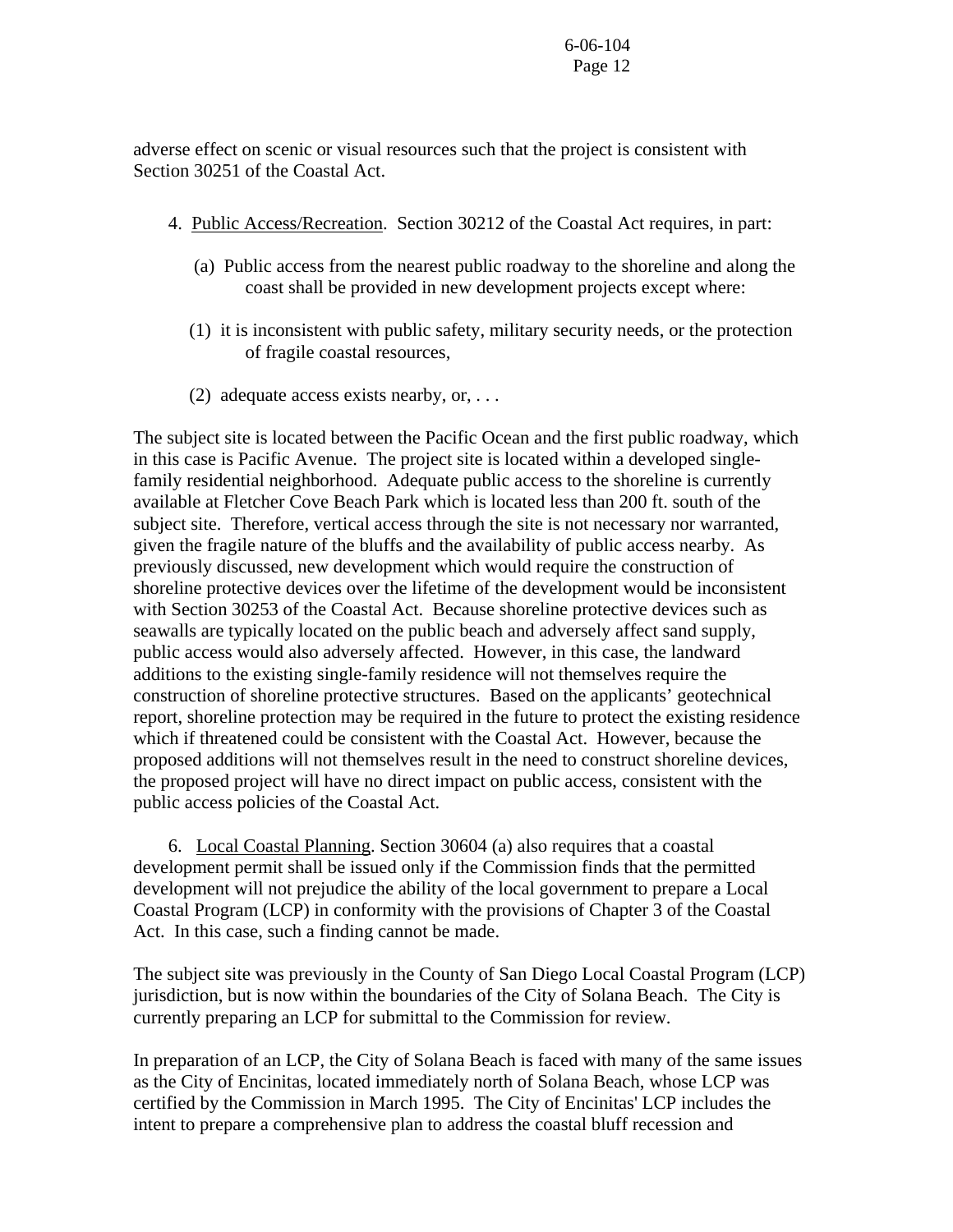shoreline erosion problems in the City. The plan will include at a minimum, bluff top setback requirements for new development and redevelopment; regulations for nonconforming structures, alternatives to shore/bluff protection such as beach sand replenishment, removal of threatened portions of a residence or the entire residence or underpinning existing structures; addressing bluff stability and the need for protective measures over the entire bluff (lower, mid and upper); impacts of shoreline structures on beach and sand area as well as mitigation for such impacts; impacts from groundwater and irrigation on bluff stability and visual impacts of necessary/required protective structures.

The bluffs in this section of the Solana Beach coastline are mostly in public ownership. Approval of blufftop development that results in substantial additions to existing nonconforming structures would send a signal that there is no need to address a range of non-structural alternatives to protect both the public bluffs and beaches and existing development such as those identified above. It would be premature to commit the entire Solana Beach shoreline to armoring without a thorough analysis of alternatives that include bringing nonconforming structures into conformity. Planning for comprehensive protective measures should include a combination of approaches including limits on future bluff development, ground and surface water controls, beach replenishment, continual lower bluff protection when required and constructed in substantial segments, groundwater control, and/or seacave and notch fills as preventative measures. Decisions regarding future bluff and shoreline protection must be done through a comprehensive planning effort that analyzes the impact of approving such protection on the entire City shoreline. These issues of shoreline planning will need to be addressed in a comprehensive manner in the future through the City's LCP certification process.

The City of Solana Beach is currently in the process of developing its LCP. In the case of the subject development, the minor landward additions to the existing residential structure have been found to be consistent with the Chapter 3 policies of the Coastal Act in that the proposed development will not result in substantial renovation of an existing structure within the geologic setback area such that, as a result of the proposed improvements, bluff and/or shoreline protection will likely be necessary in the future. The City's LCP will include ordinances to address these issues associated with improvements to existing nonconforming structures in order to meet the requirements of the Coastal Act. The Commission finds that approval of the proposed minor additions to the existing structure would not prejudice the ability of the City of Solana Beach to complete a certifiable local coastal program.

 7. California Environmental Quality Act (CEQA). Section 13096 of the Commission's Code of Regulations requires Commission approval of coastal development permits to be supported by a finding showing the permit to be consistent with any applicable requirements of the California Environmental Quality Act (CEQA). Section 21080.5(d)(2)(A) of CEQA prohibits a proposed development from being approved if there are feasible alternatives or feasible mitigation measures available, which would substantially lessen any significant adverse effect that the activity may have on the environment.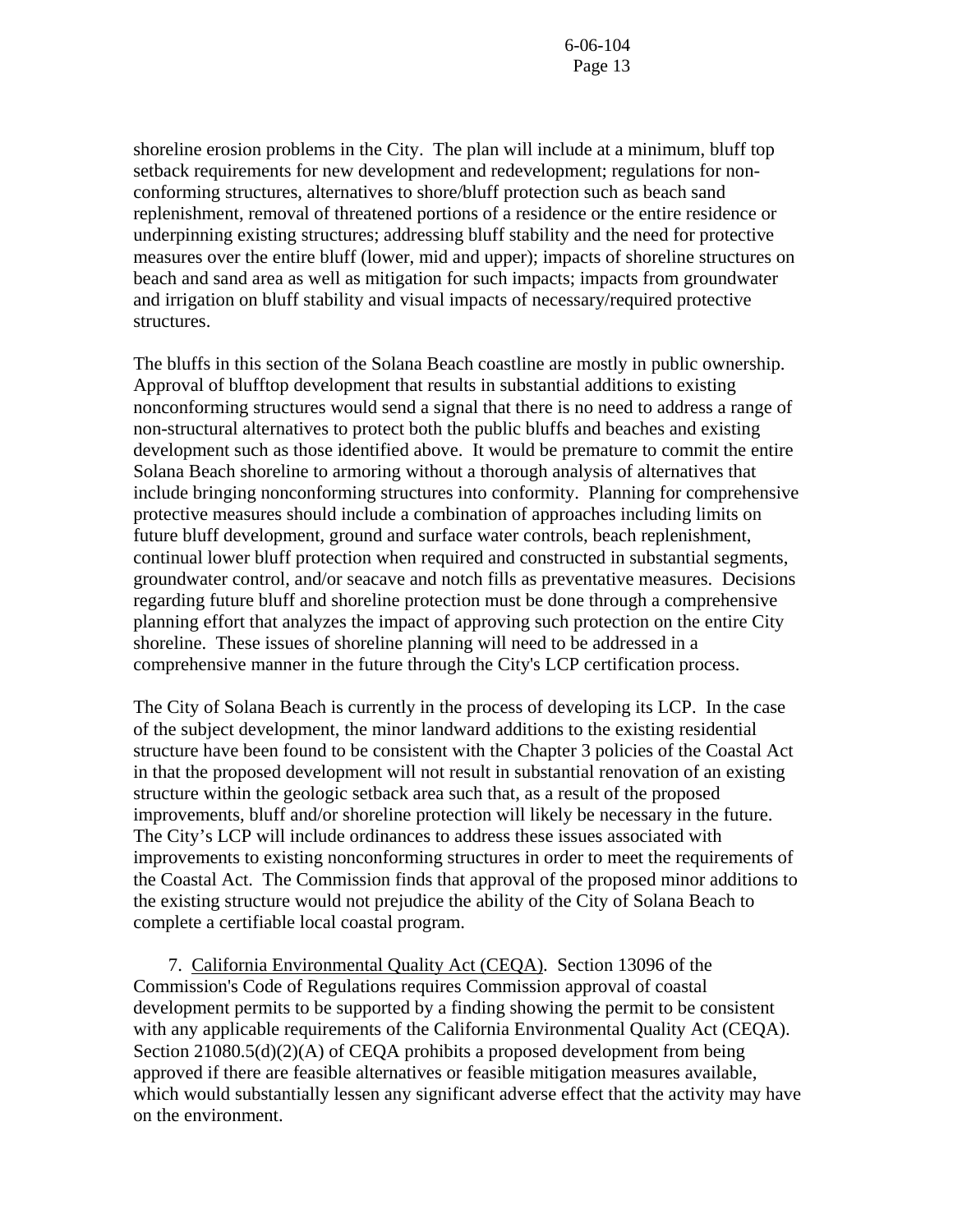The proposed project has been conditioned in order to be found consistent with the future development, public access, and geologic stability policies of the Coastal Act. Mitigation measures, including restrictions addressing assumption of risk, future development, submittal of final project plans and a prohibition of permanent irrigation devices, will minimize all adverse environmental impacts. As conditioned, there are no feasible alternatives or feasible mitigation measures available which would substantially lessen any significant adverse impact which the activity may have on the environment. Therefore, the Commission finds that the proposed project, as conditioned to mitigate the identified impacts, is the least environmentally damaging feasible alternative and is consistent with the requirements of the Coastal Act to conform to CEQA.

# STANDARD CONDITIONS:

- 1. Notice of Receipt and Acknowledgment. The permit is not valid and development shall not commence until a copy of the permit, signed by the permittee or authorized agent, acknowledging receipt of the permit and acceptance of the terms and conditions, is returned to the Commission office.
- 2. Expiration. If development has not commenced, the permit will expire two years from the date on which the Commission voted on the application. Development shall be pursued in a diligent manner and completed in a reasonable period of time. Application for extension of the permit must be made prior to the expiration date.
- 3. Interpretation. Any questions of intent or interpretation of any condition will be resolved by the Executive Director or the Commission.
- 4. Assignment. The permit may be assigned to any qualified person, provided assignee files with the Commission an affidavit accepting all terms and conditions of the permit.
- 5. Terms and Conditions Run with the Land. These terms and conditions shall be perpetual, and it is the intention of the Commission and the permittee to bind all future owners and possessors of the subject property to the terms and conditions.

# VI. **DENIAL FINDINGS AND DECLARATIONS**

The findings in this section apply only to that portion of the proposed development that is described in Part 2 of the Commission's resolution on this permit application, which portion is therefore being denied.

IV. Findings and Declarations.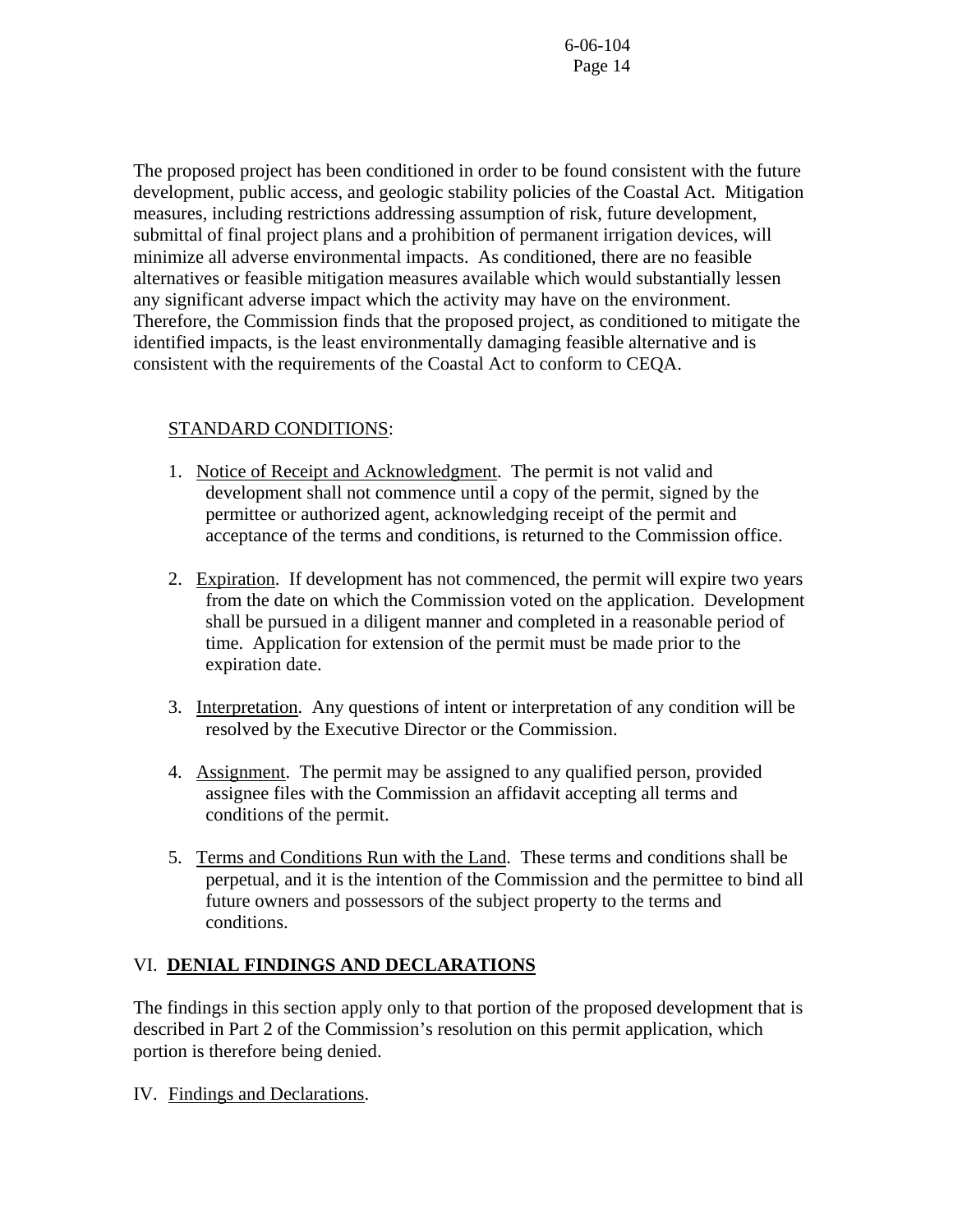The Commission finds and declares as follows:

 1. Detailed Project Description For Lot Merger. The proposed development request also involves a request for an after-the-fact lot merger of the approximately 4,998 bluff face lot with the approximately 5,525 sq. ft. blufftop lot in order to create an approximately 10,523 sq. ft. lot. The lot merger was approved by the City in 2006 and has already been recorded by the applicant without first obtaining the required coastal development permit. The lot merger was approved by the City in order to resolve an existing non-conformity in that the existing home along with the proposed addition exceeds the Floor Area Ratio (FAR) for the subject lot. By merging the lots, the square footage of the existing home along with the proposed addition will conform to the City's FAR requirements.

 2. Findings for Denial of the Lot Merger. The Commission cannot approve the lot merger because the bluff face lot is not a legal lot. In 1988 the City of Solana Beach approved a resolution to allow the transfer of publicly owned coastal bluff face to each blufftop homeowner whenever development on the blufftop lot was proposed (Resolution No. 88-45). The purpose of the resolution was to transfer the liability associated with the eroding bluff and any future shoreline device to the blufftop homeowner. Since 1988, the City has created and quitclaimed approximately 6 or 7 bluff face lots to the blufftop property owners including the subject property which was quitclaimed as part of the City approval of the existing single-family home (Ref. Resolution 88-81 and CDP No. 6-88- 448/Peto). However, in approving the coastal development permit for the home in 1998 a request for the creation of the bluff face lot was not included and the subsequent coastal permit did not authorize the creation of the bluff face lot.

Land divisions such as the "carving out" of lots from publicly owned land constitutes development under the Coastal Act and requires a coastal development permit. However, although new lots have been divided from the larger City owned beach and bluff face lot, no coastal development permits have ever been approved for these quitclaimed lots and, therefore, each of these quitclaimed lots are unpermitted. Therefore, since the bluff face lot proposed to be merged is not a legal lot, the applicant's request to merge the unpermitted lot with the blufftop lot must be denied.

In addition, even if the applicant and the City were to request an after-the-fact application for dividing the bluff face lot and the creation of a new lot, such a request would not likely be approved because the transfer of publicly owned bluff face to private owners raises a number of Coastal Act consistency concerns related to scenic resources, public access, recreation and shoreline sand supply.

The following Chapter 3 policies are applicable:

#### **Section 30210**

 In carrying out the requirement of Section 4 of Article X of the California Constitution, maximum access, which shall be conspicuously posted, and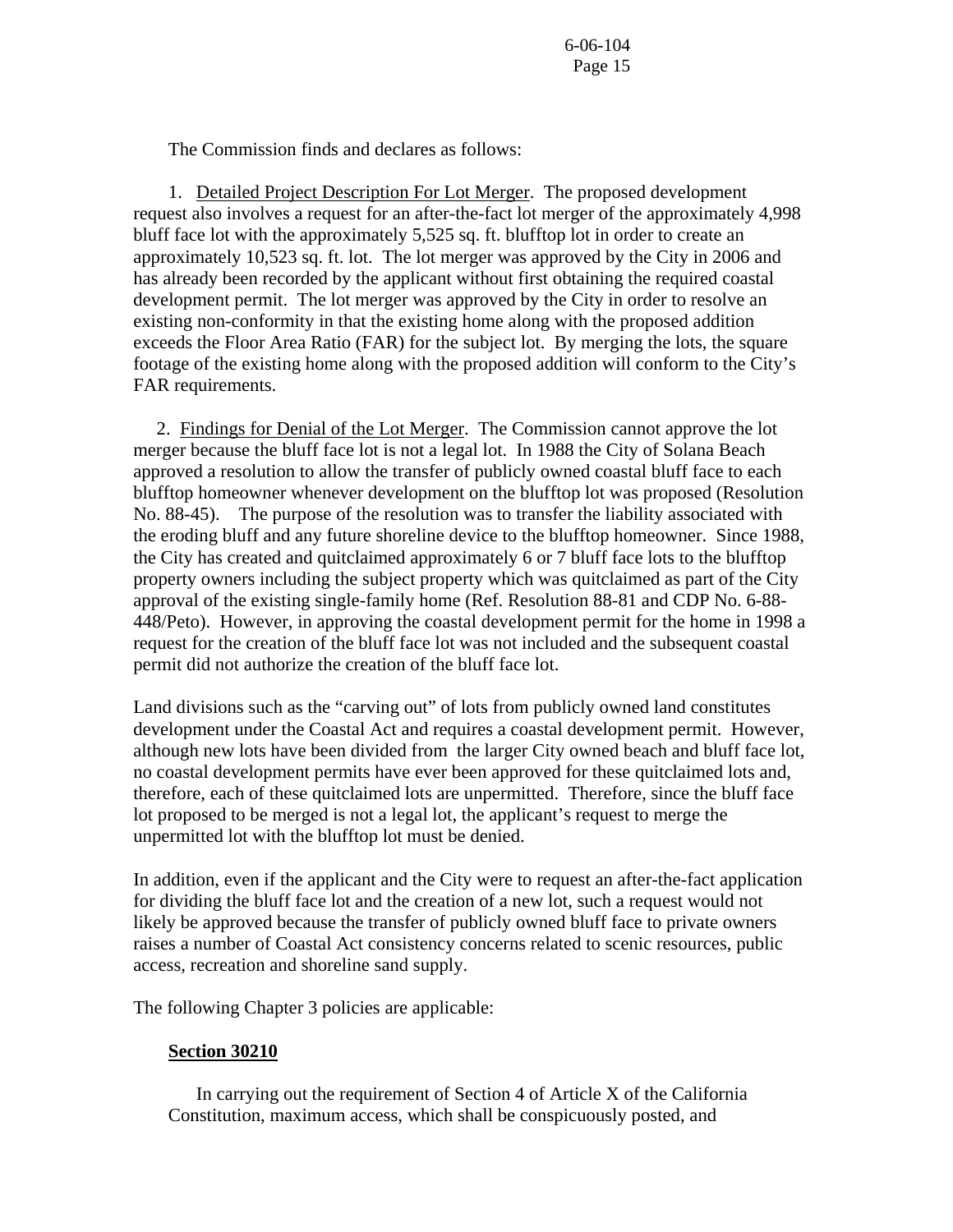recreational opportunities shall be provided for all the people consistent with public safety needs and the need to protect public rights, rights of private property owners, and natural resource areas from overuse.

#### **Section 30240**

 (b) Development in areas adjacent to environmentally sensitive habitat areas and parks and recreation areas shall be sited and designed to prevent impacts which would significantly degrade those areas, and shall be compatible with the continuance of those habitat and recreation areas.

#### **Section 30251**

 The scenic and visual qualities of coastal areas shall be considered and protected as a resource of public importance. Permitted development shall be sited and designed to protect views to and along the ocean and scenic coastal areas, to minimize the alteration of natural land forms, to be visually compatible with the character of surrounding areas, and, where feasible, to restore and enhance visual quality in visually degraded areas.

#### **Section 30253**

New development shall:

 (1) Minimize risks to life and property in areas of high geologic, flood, and fire hazard.

 (2) Assure stability and structural integrity, and neither create nor contribute significantly to erosion, geologic instability, or destruction of the site or surrounding area or in any way require the construction of protective devices that would substantially alter natural landforms along bluffs and cliffs. . . .

In 1995, the Commission denied a request by the City and a property owner for a lot line adjustment to transfer the bluff face to the blufftop property owner at 211 Pacific Avenue approximately 5 lots north of the subject site (Ref. 6-5-130/O'Neal, City of Solana Beach). The Commission found that the transfer of the public bluff face would have adverse impacts to public access in that over time, the bluff face area would erode back to create beach area which potentially would be privately owned. The private ownership of a section of the beach could, therefore, interfere or hinder public access and recreation along of the shoreline. In addition, the Commission found that the scenic quality and geologic stability of the bluffs is better served by the retention of the bluff face in public ownership in that transferring to private ownership raises the potential of unpermitted development on the bluff face. The Commission noted, for example, that in the City of Encinitas, those portions of the bluff face owned privately have a larger number of unpermitted stairways and terraces than those which are privately owned.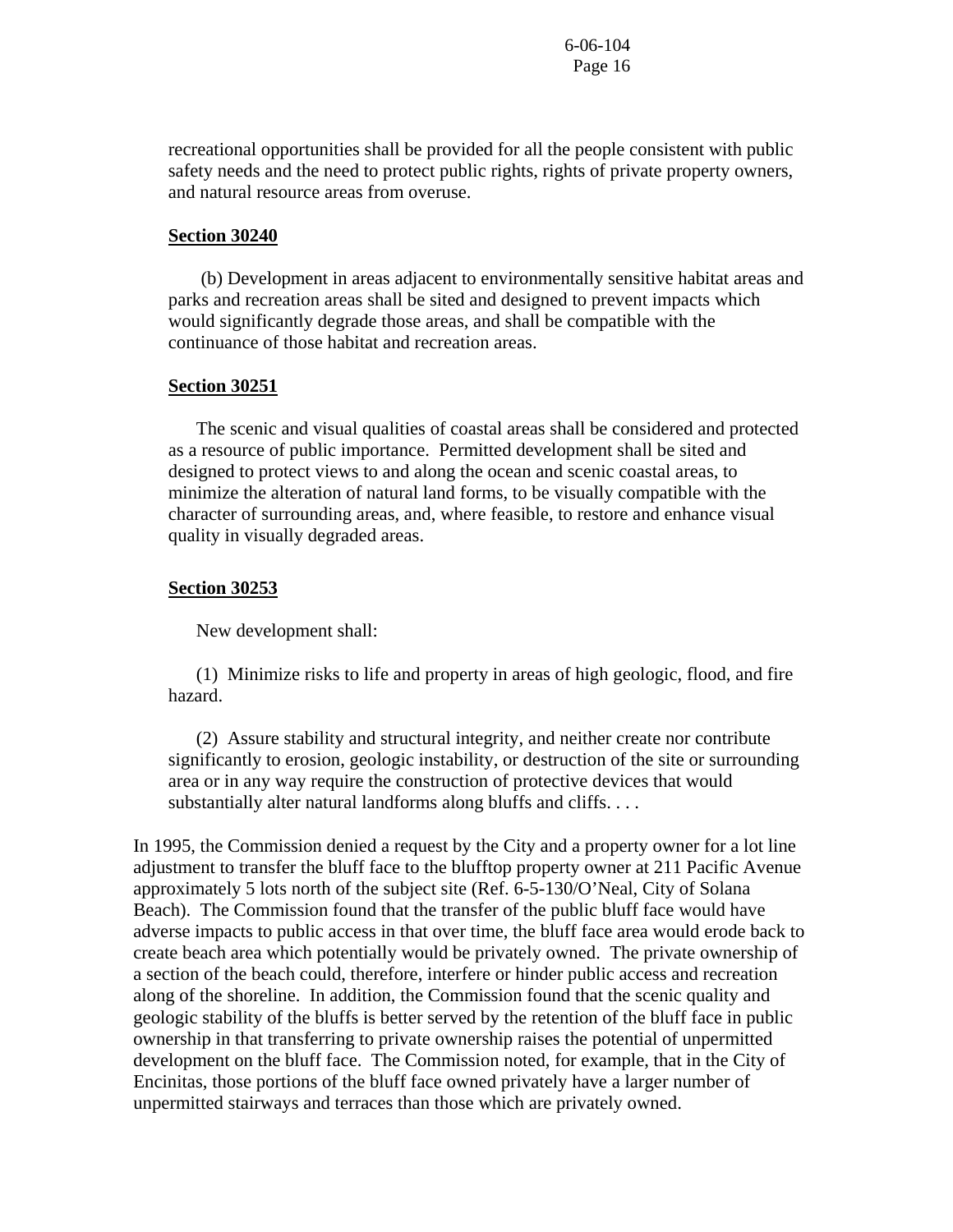As previously identified, denial of the lot merger does not render the proposed 150 sq. ft. addition inconsistent with Coastal Act requirements. However, approval of the addition and denial of the lot merger will not resolve the legal status of the unpermitted bluff face lot.

In summary, the proposed lot merger cannot be approved because the bluff face lot has not received the required Coastal Act authorization. In addition, approving the lot merger and thereby acquiescing to the creation of the bluff face lot would be inconsistent with Sections 30210, 30240, 30251 and 30253 of the Act and must be denied.

 3. Unpermitted Development. Unpermitted development has occurred on the subject site in the form of a subdivision of the bluff face lot without the required coastal development permit. Although development has taken place prior to submission of this permit application, consideration of this application by the Commission has been based solely upon the Chapter 3 policies of the Coastal Act. The Commission's action on the applications does not constitute a waiver of any legal action with regard to the alleged violation nor does it constitute an admission as to the legality of any development undertaken on the subject site without a coastal permit.

 4. Local Coastal Planning. Section 30604 (a) also requires that a coastal development permit shall be issued only if the Commission finds that the permitted development will not prejudice the ability of the local government to prepare a Local Coastal Program (LCP) in conformity with the provisions of Chapter 3 of the Coastal Act. In this case, such a finding cannot be made.

The subject site was previously in the County of San Diego Local Coastal Program (LCP) jurisdiction, but is now within the boundaries of the City of Solana Beach. The City is currently preparing an LCP for submittal to the Commission for review.

In preparation of an LCP, the City of Solana Beach is faced with many of the same issues as the City of Encinitas, located immediately north of Solana Beach, whose LCP was certified by the Commission in March 1995. The City of Encinitas' LCP includes the intent to prepare a comprehensive plan to address the coastal bluff recession and shoreline erosion problems in the City. The plan will include at a minimum, bluff top setback requirements for new development and redevelopment; regulations for nonconforming structures, alternatives to shore/bluff protection such as beach sand replenishment, removal of threatened portions of a residence or the entire residence or underpinning existing structures; addressing bluff stability and the need for protective measures over the entire bluff (lower, mid and upper); impacts of shoreline structures on beach and sand area as well as mitigation for such impacts; impacts from groundwater and irrigation on bluff stability and visual impacts of necessary/required protective structures. In addition, the City of Solana Beach should include an analysis of the impacts associated with transferring public bluff property to private ownership. These issues of shoreline planning will need to be addressed in a comprehensive manner in the future through the City's LCP certification process.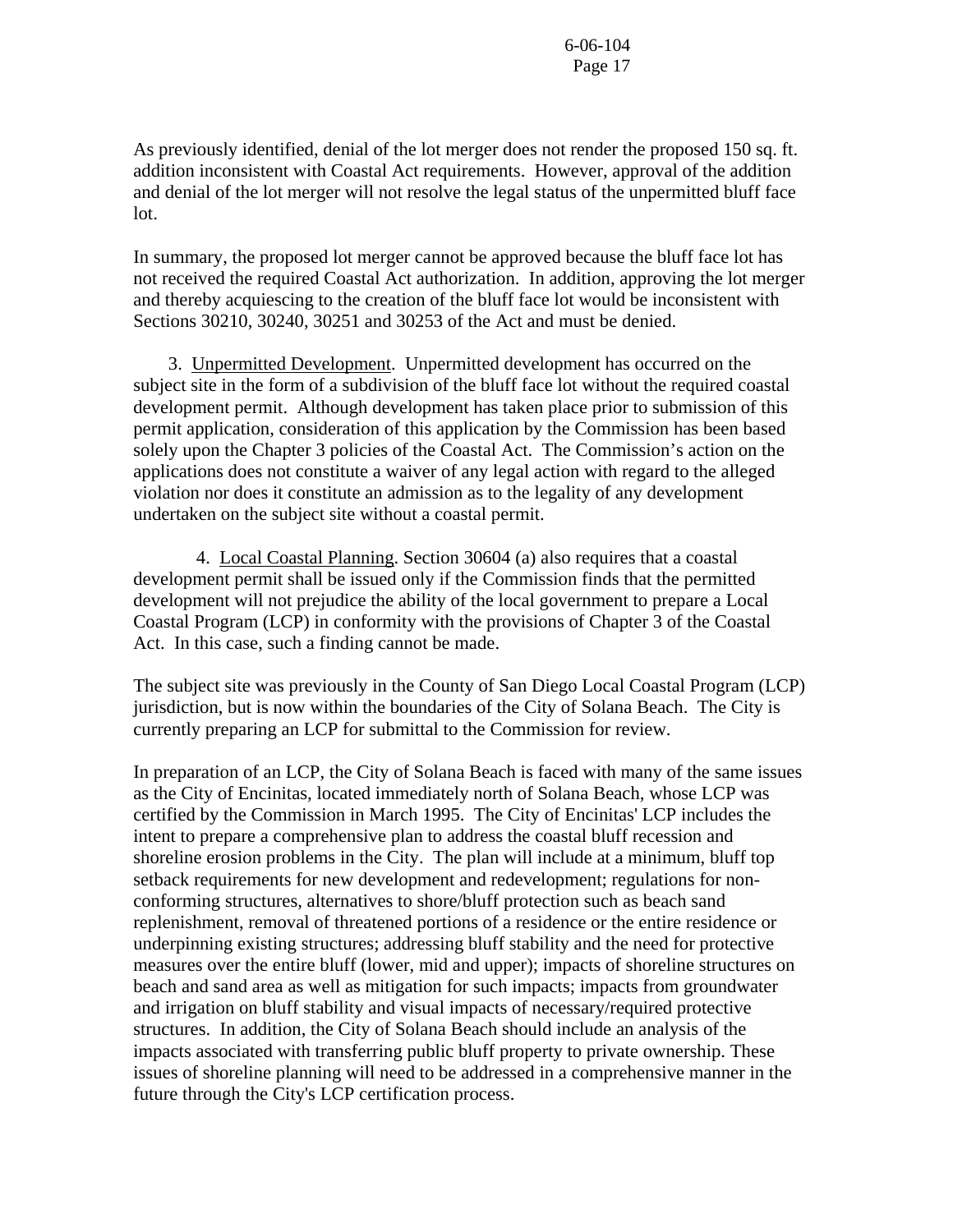The City of Solana Beach is currently in the process of developing its LCP. In the case of the subject development to merge the bluff face lot with the blufftop lot, the merger has been found to be inconsistent with the Chapter 3 policies of the Coastal Act in that the merger would adversely affect scenic resources, public access and recreation. The Commission therefore finds that approval of the lot merger would prejudice the ability of the City of Solana Beach to complete a certifiable local coastal program and denies the request.

 5. California Environmental Quality Act (CEQA). Section 13096 of the Commission's Code of Regulations requires Commission approval of coastal development permits to be supported by a finding showing the permit to be consistent with any applicable requirements of the California Environmental Quality Act (CEQA). Section 21080.5(d)(2)(A) of CEQA prohibits a proposed development from being approved if there are feasible alternatives or feasible mitigation measures available, which would substantially lessen any significant adverse effect that the activity may have on the environment.

As described above, the proposed lot merger would have adverse environmental impacts. There are feasible alternatives or mitigation measures available such as the no project alternative that would substantially lessen any significant adverse impacts that the activity may have on the environment. Therefore, the proposed project is not consistent with CEQA or the policies of the Coastal Act because there are feasible alternatives, which would lessen significant adverse impacts, which the activity would have on the environment. Therefore, the project must be denied.

(\\Tigershark1\Groups\San Diego\Reports\2006\6-06-104 VAMS LLC drft stf rpt.doc)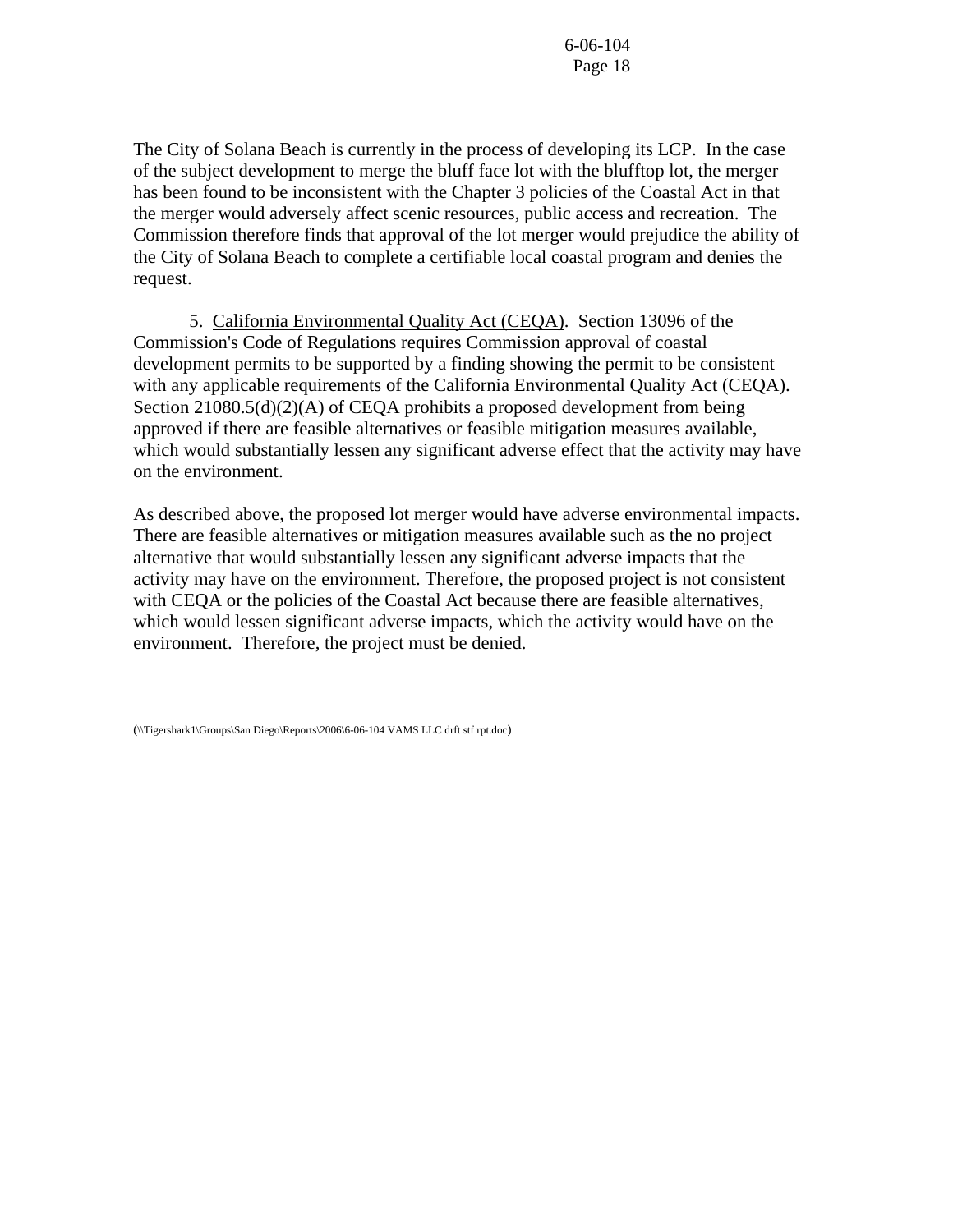6-06-104 Page 19

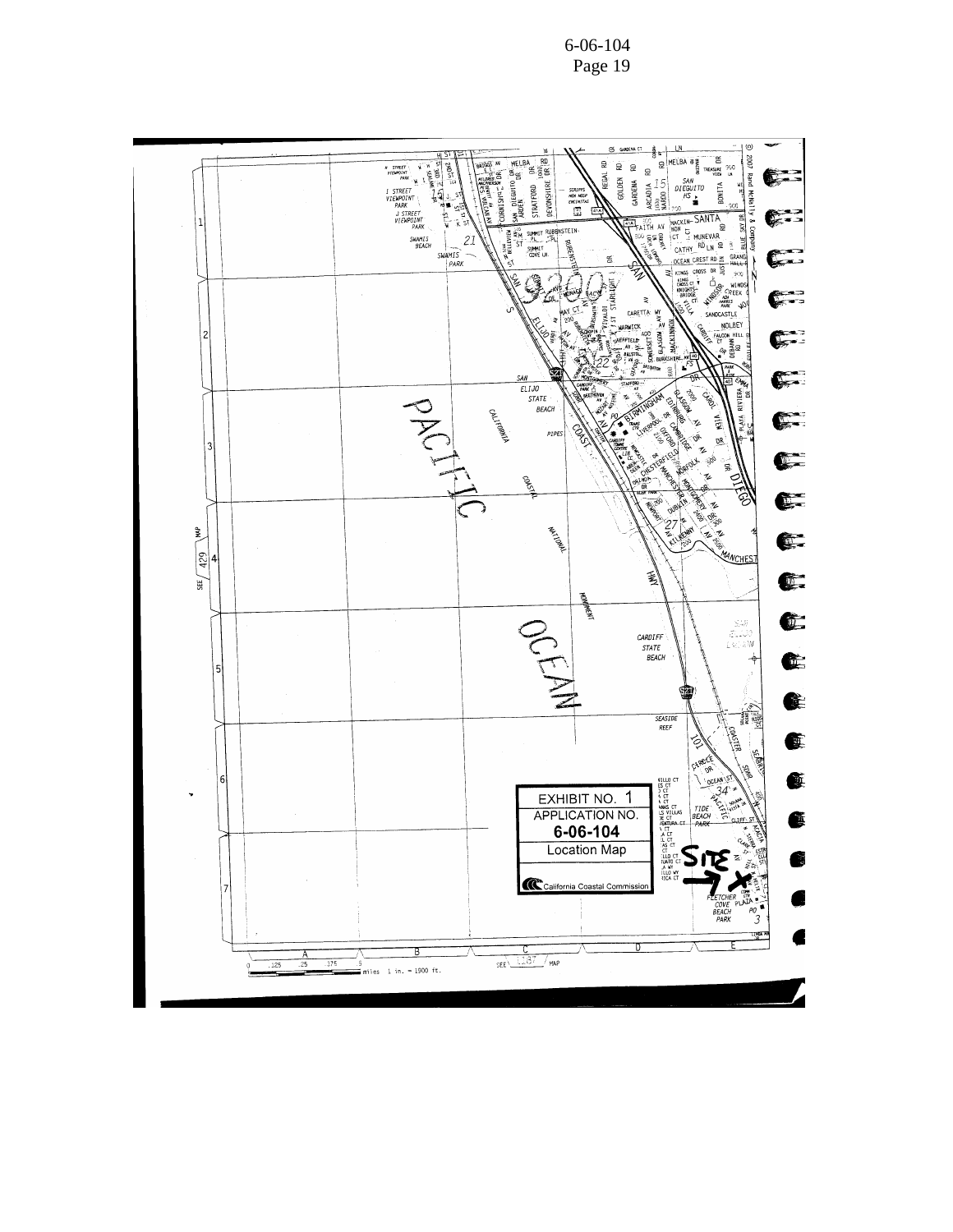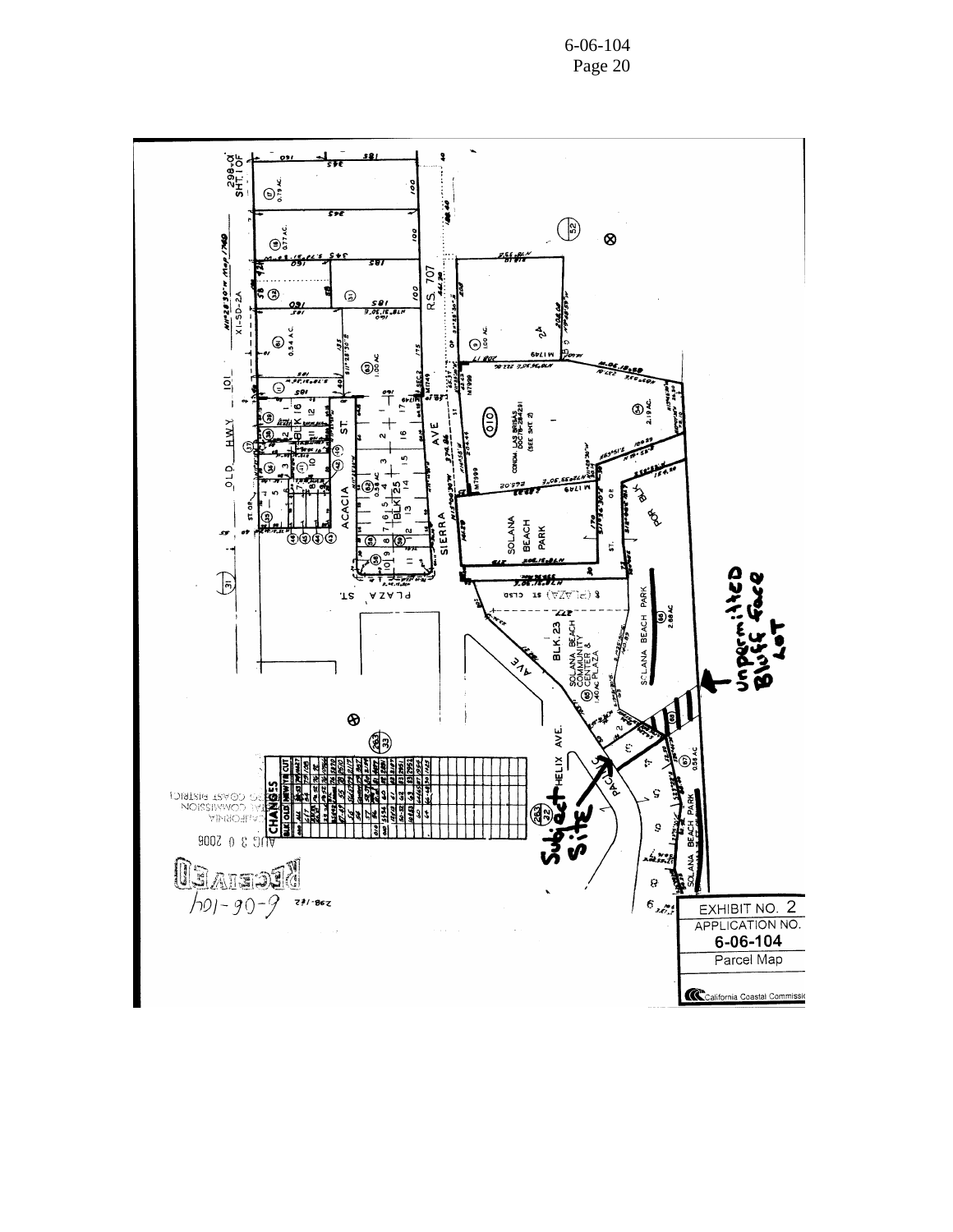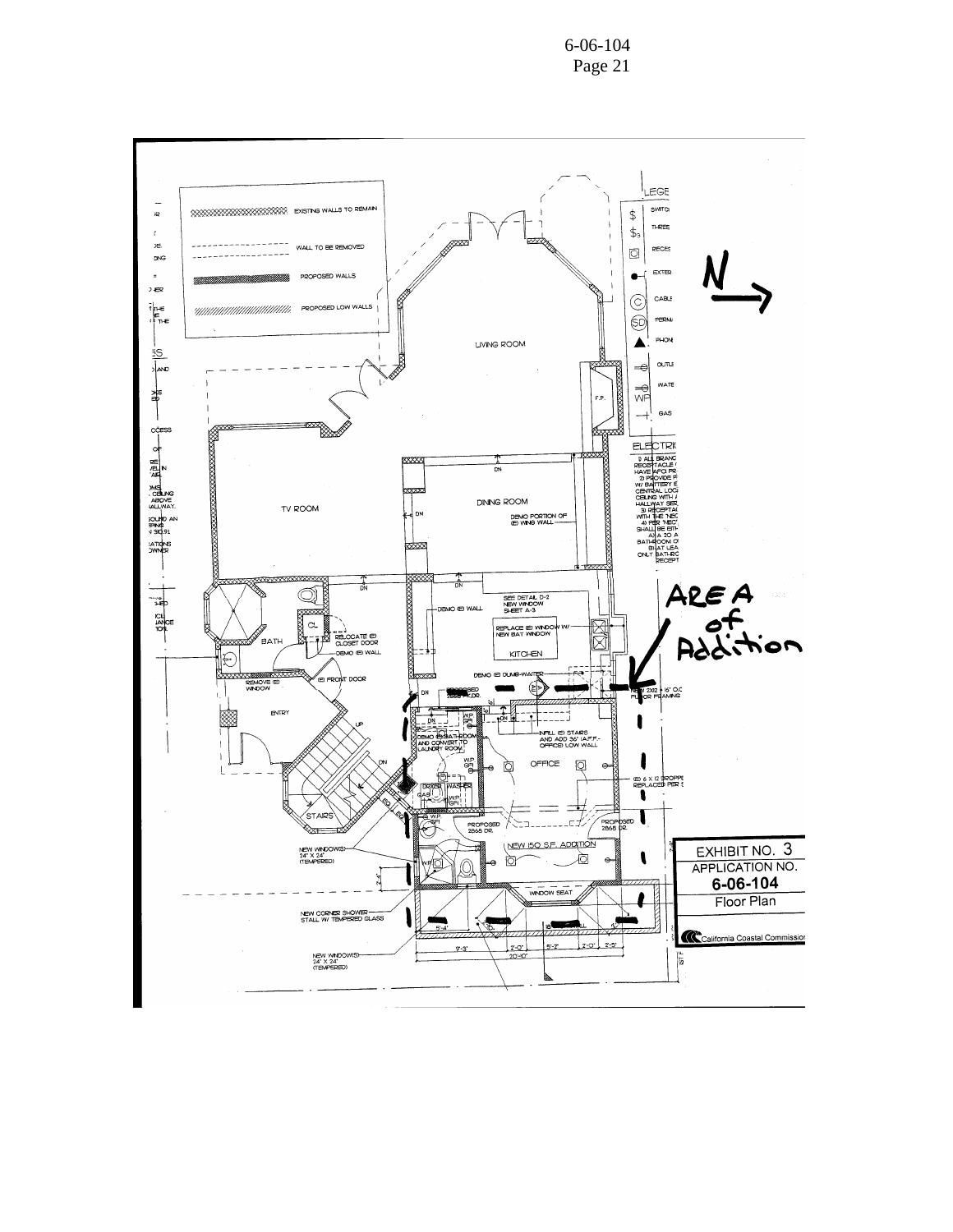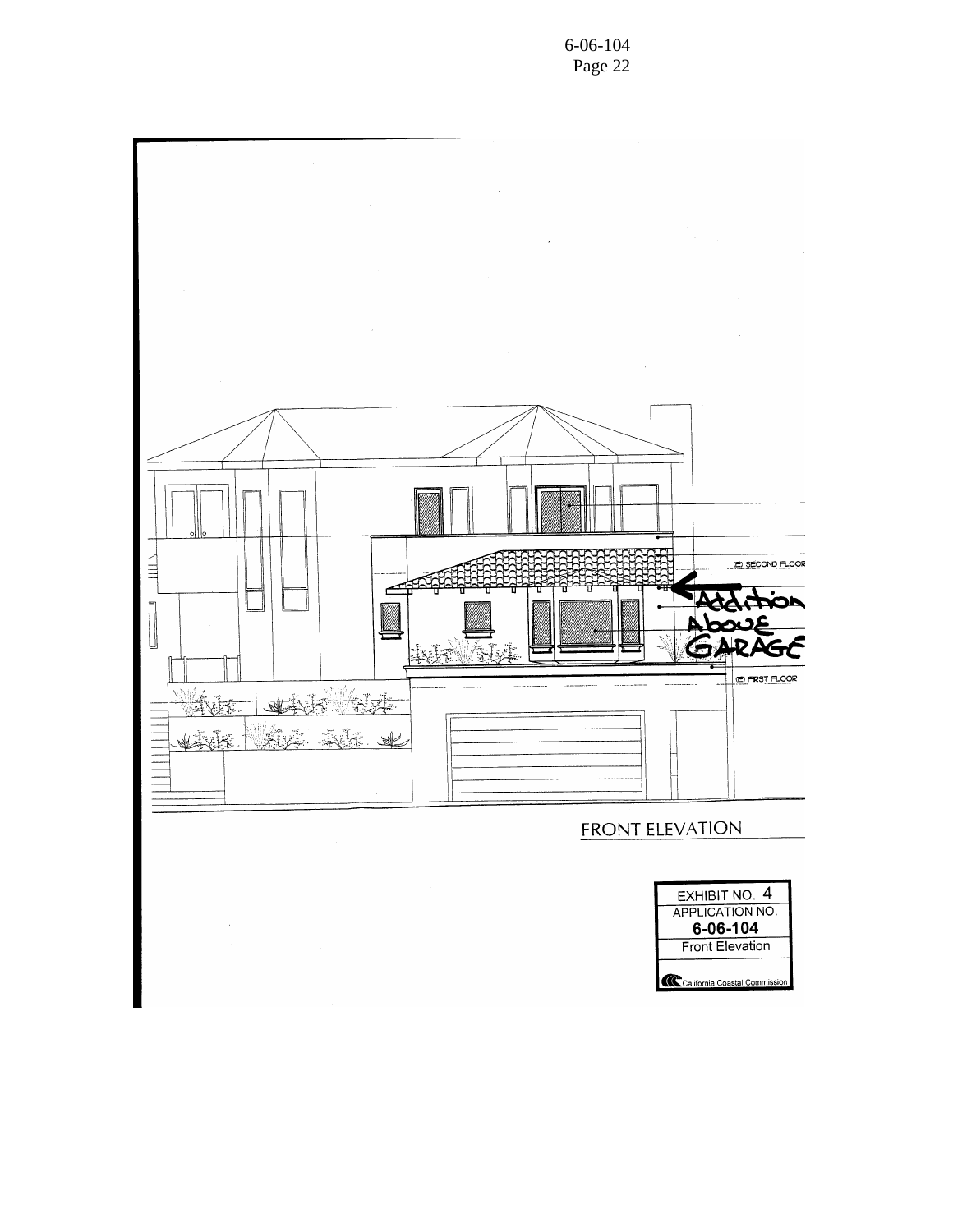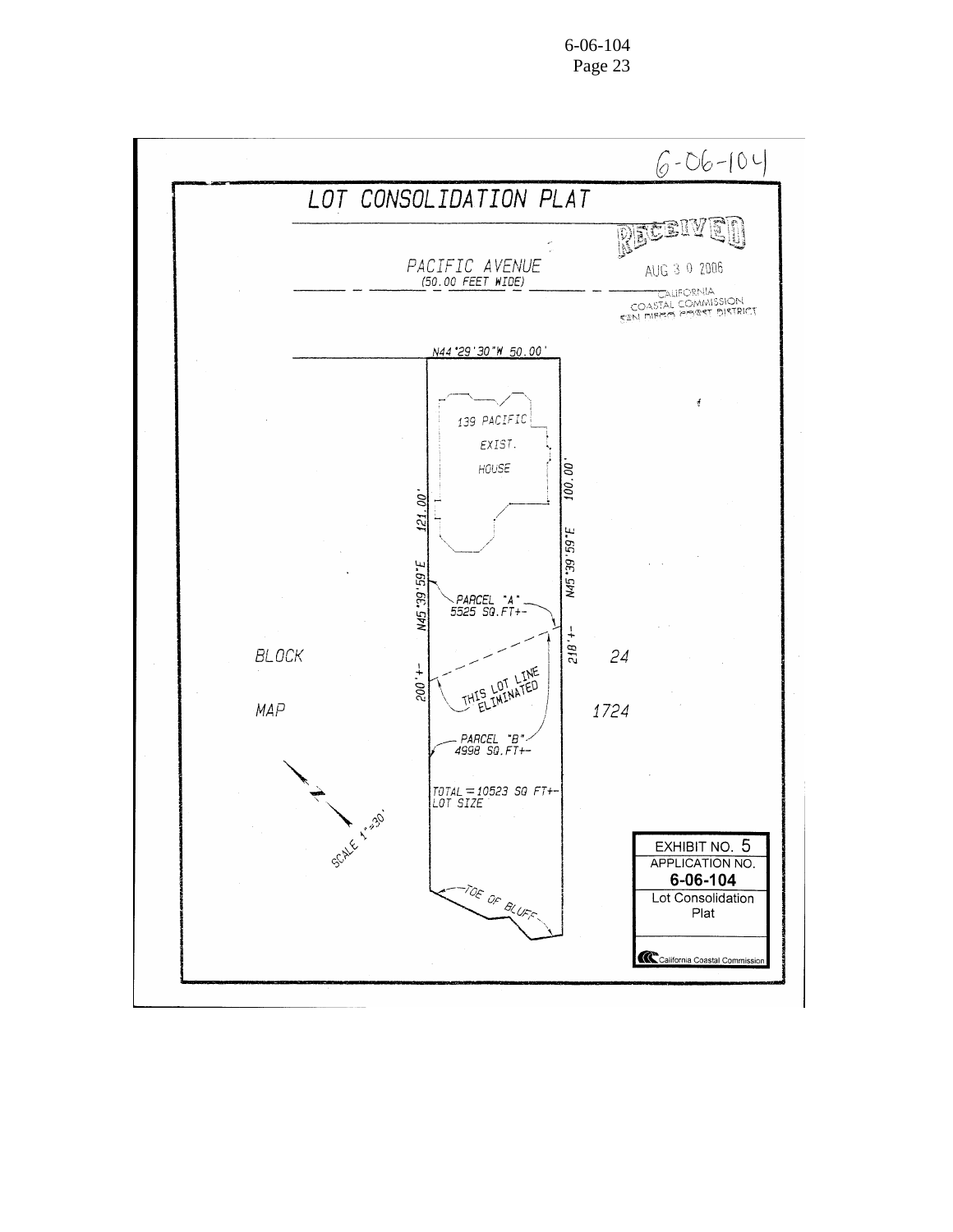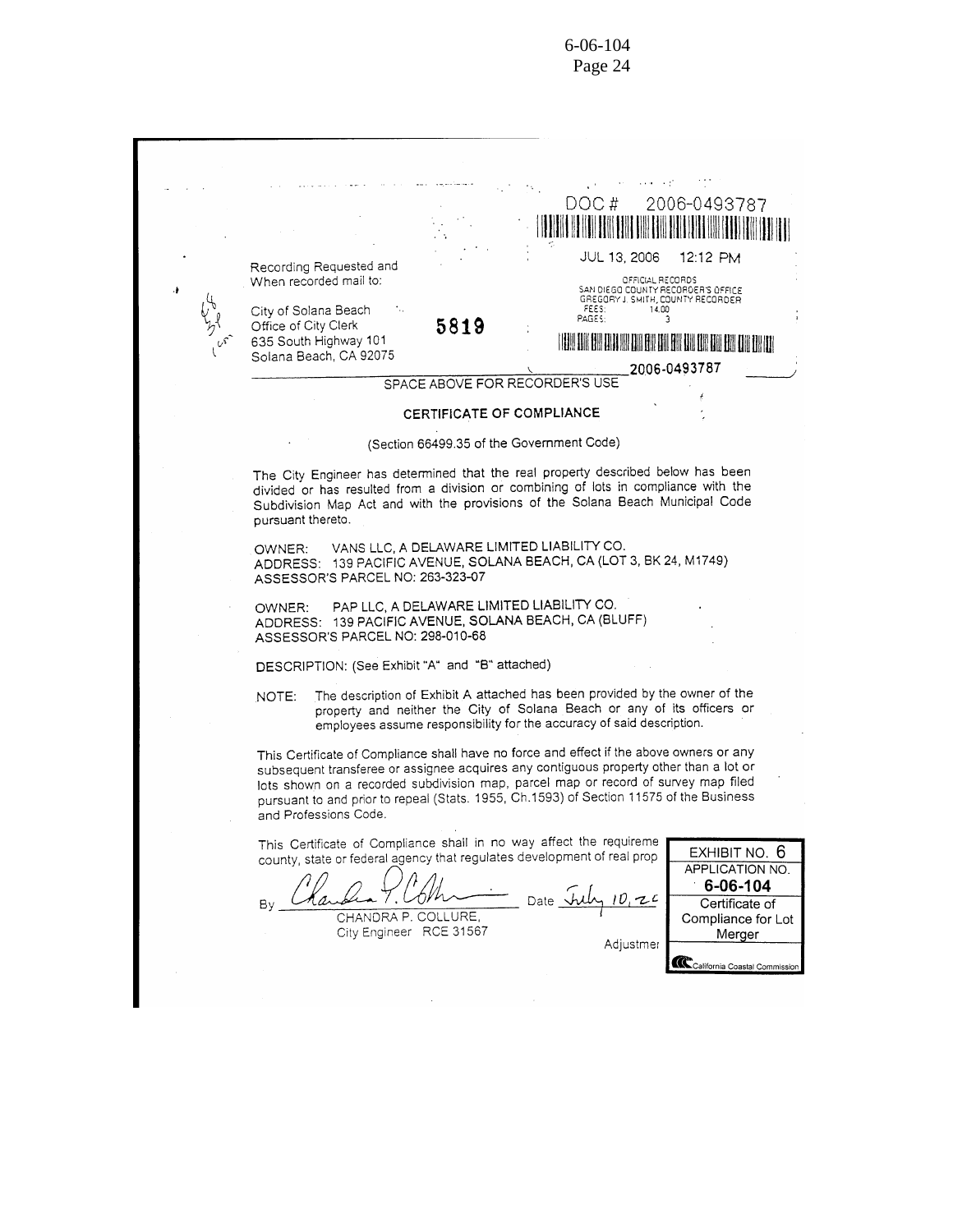